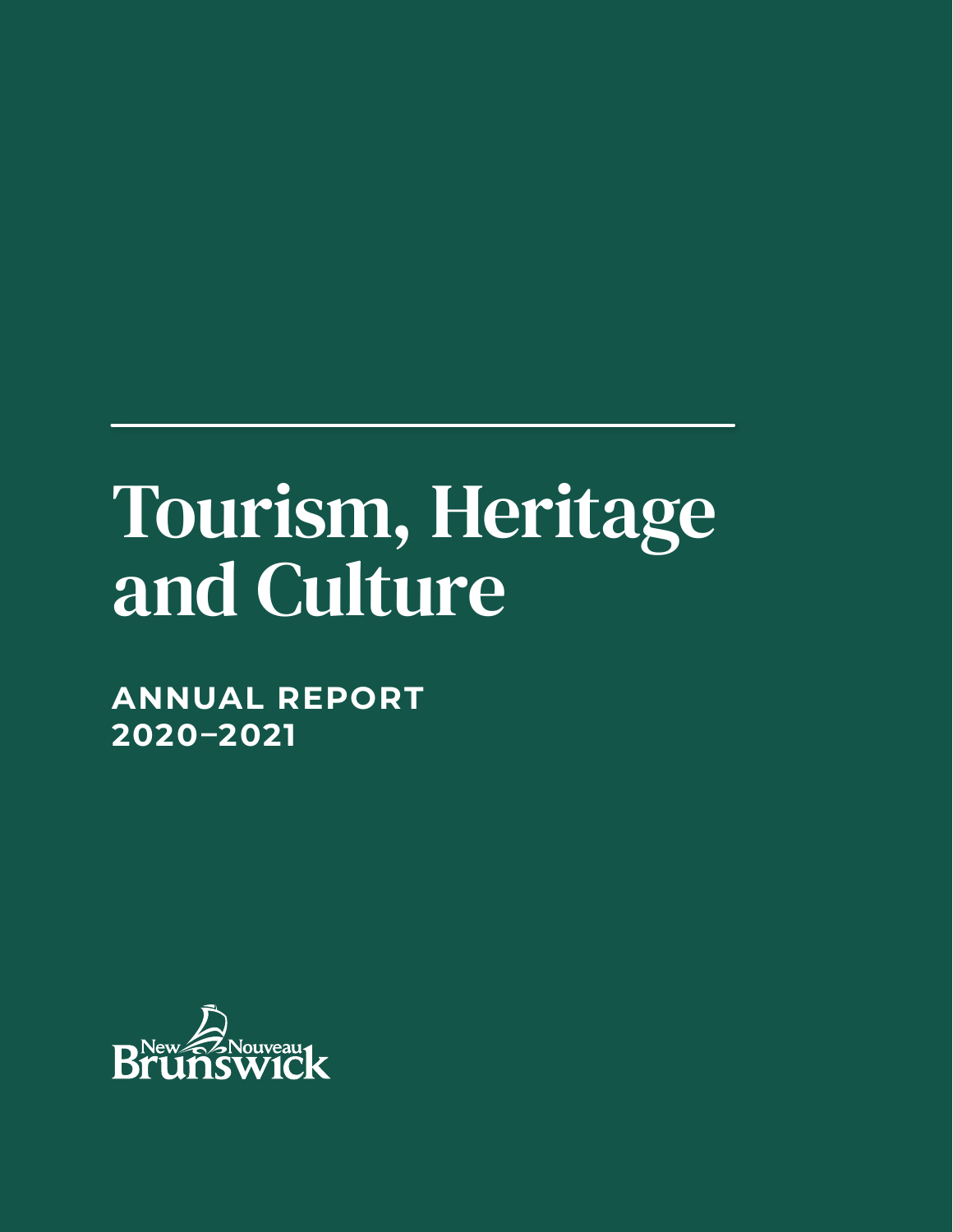#### **Tourism, Heritage and Culture Annual Report 2020-2021**

Province of New Brunswick P.O. Box 6000 Fredericton NB E3B 5H1 CANADA

#### www.gnb.ca

ISBN 978- 1-4605-2933-1 (Bilingual print edition) ISBN 978- 1-4605-2934-8 (PDF: English edition) ISBN 978- 1-4605-2935-5 (PDF: French edition)

ISSN 2368-6405 (Bilingual print edition) ISSN 2368-6413 (PDF: English edition) ISSN 2368-6421 (PDF: French edition)

13522 | 2021.11 | Printed in New Brunswick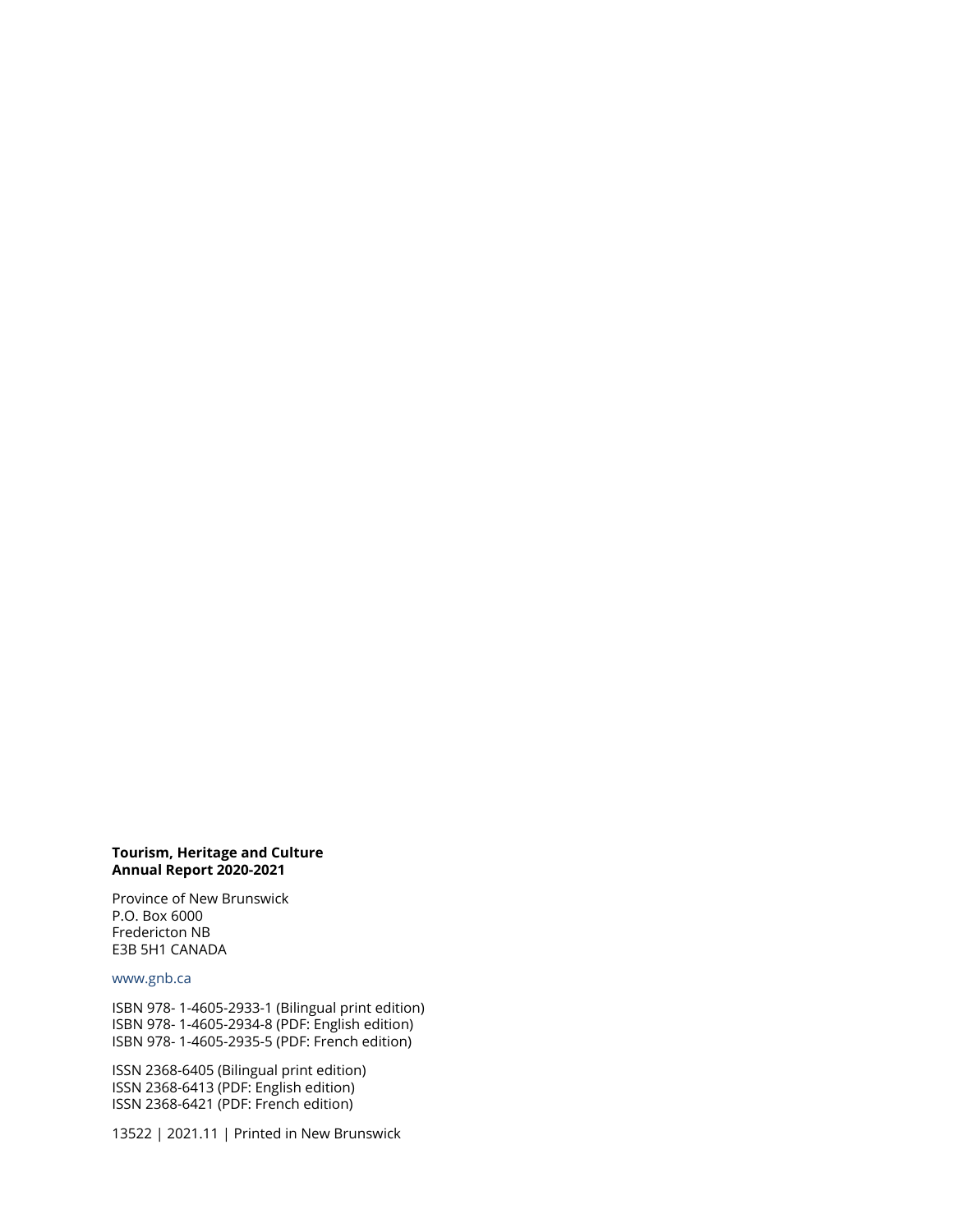## **TRANSMITTAL LETTERS**

**From the Minister to the Lieutenant-Governor Her Honour, the Honourable Brenda L. Murphy Lieutenant-Governor of New Brunswick**

May it please your Honour:

It is my privilege to submit the annual report of the Department of Tourism, Heritage and Culture, Province of New Brunswick, for the fiscal year April 1, 2020, to March 31, 2021.

Respectfully submitted,

Honourable Tammy Scott-Wallace

att-Wallace

Minister

#### **From the Deputy Minister to the Minister Honourable Tammy Scott-Wallace, Minister of Tourism, Heritage and Culture**

Madam:

I am pleased to be able to present the annual report describing the operations of the Department of Tourism, Heritage and Culture, for the fiscal year April 1, 2020, to March 31, 2021.

Respectfully submitted,

KHwiley

Yennah Hurley Deputy Minister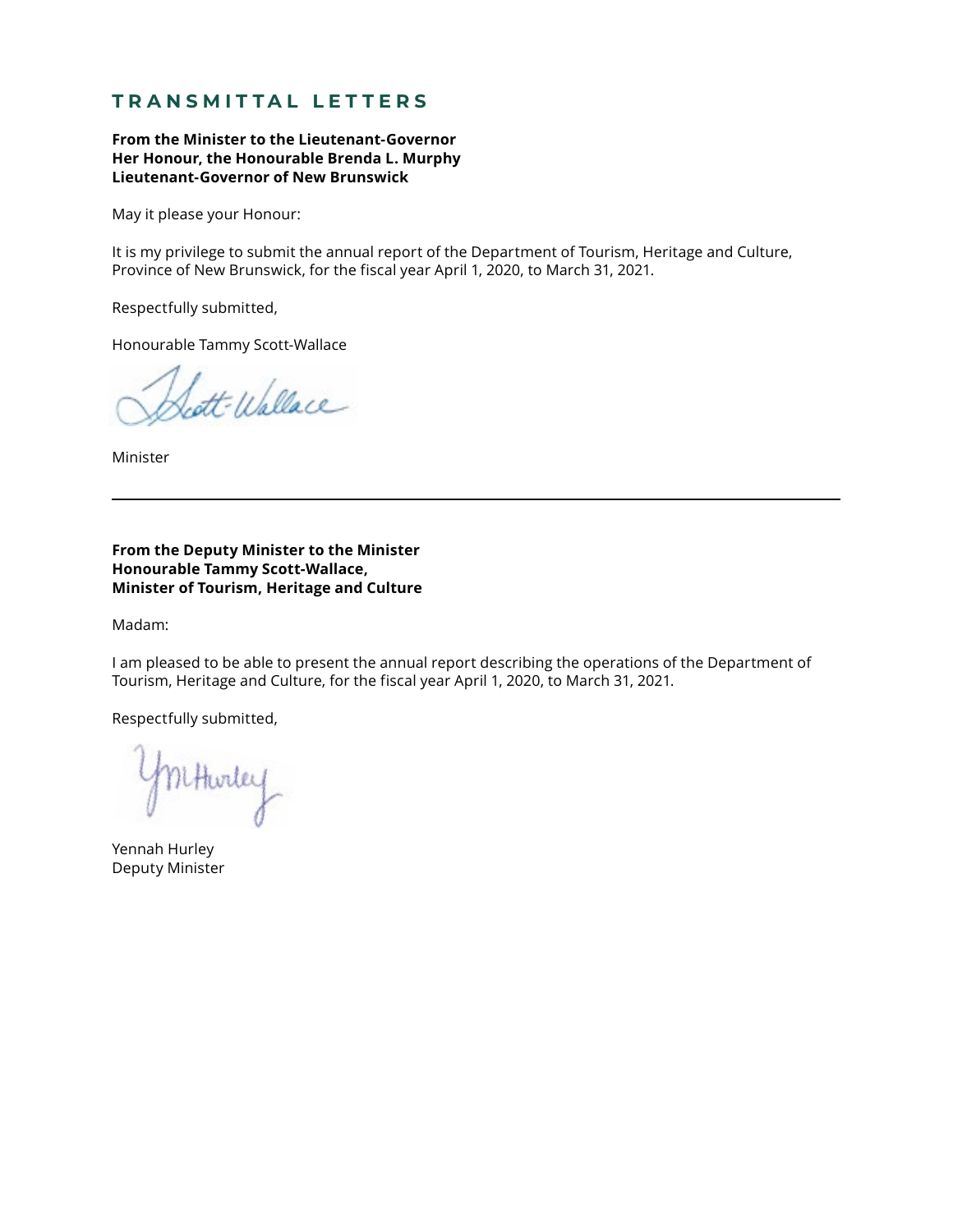## Table of contents

| Summary of recommendations from the Office of the Auditor General 23 |
|----------------------------------------------------------------------|
|                                                                      |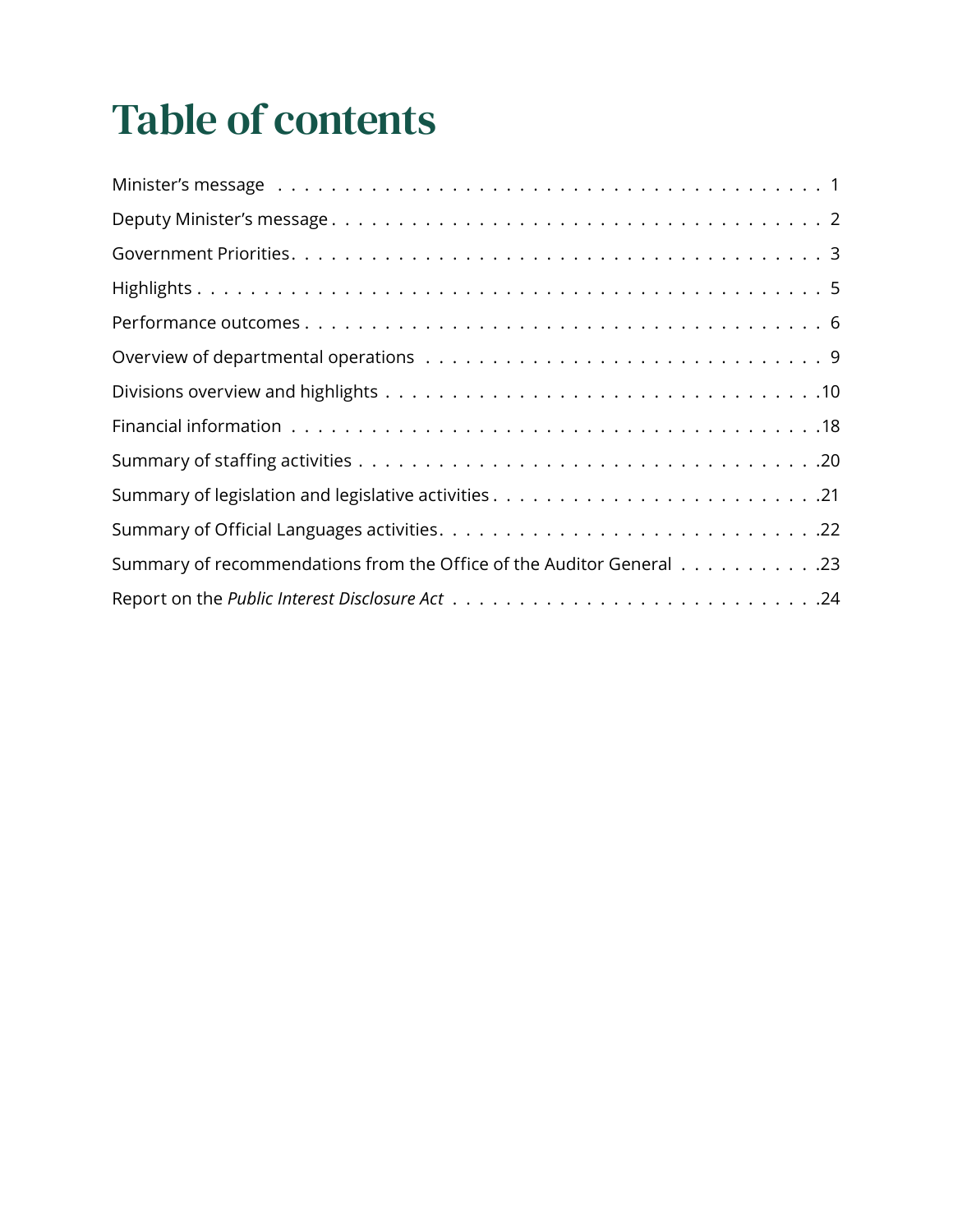## <span id="page-4-0"></span>Minister's message

The Department of Tourism, Heritage and Culture's mission is to foster economic growth, pride of place, and the well-being of New Brunswickers through the conservation, development and promotion of New Brunswick's natural, cultural, recreational and heritage resources.

As a department, we accomplished so much over 2020-2021. It was not the kind of year we expected, but we adapted our existing programs and listened to the needs our tourism, arts and culture, and sports and recreation stakeholders to offer meaningful support.

Our first ever and incredibly successful Explore NB Travel Incentive Program was implemented and admired across Canada, making it possible for many tourism operators to stay open. The program resulted in 25,232 submissions and contributed more than \$17M to our provincial economy.

The NB at Home program was developed in partnership with MusicNB and allowed many New Brunswick musicians to produce live shows from their homes to share online. And our Arts and Culture Special Project Fund for digital activities provided \$269,000 for 36 projects.

Our Archaeology and Heritage Branch continued to play an integral role in the cultural resource management of the province's archaeological heritage. The branch registered 19 new Indigenous sites and 16 new historic sites in the Provincial Archaeological Sites Database. As part of the Coastal Survey program, the team completed 394 km of coastline surveys.

Our Sports and Recreation Branch helped 194 sport organizations keep their doors open, avoid job loss and ensure organizations remained operational throughout the pandemic.

Especially popular this year among New Brunswickers were our nine stunning provincial parks. We saw nearly 30,000 more New Brunswickers camping at our parks in 2020 compared to 2019. We were also extremely happy to open the Fundy Trail Parkway through to Sussex and the Walton Glen Gorge observation deck. There has never been a time more important than now to get outside and enjoy what our beautiful province has to offer.

Despite an unpredictable year and many challenges, I would like to thank the dedicated department staff and our stakeholders for fulfilling our mandate and objectives. Together, we will continue to rebuild our province as we begin our recovery and ensure that what New Brunswickers and visitors expect and love about our province will be here for many years to come.

att-Wallace

Honourable Tammy Scott-Wallace Minister of Tourism, Heritage and Culture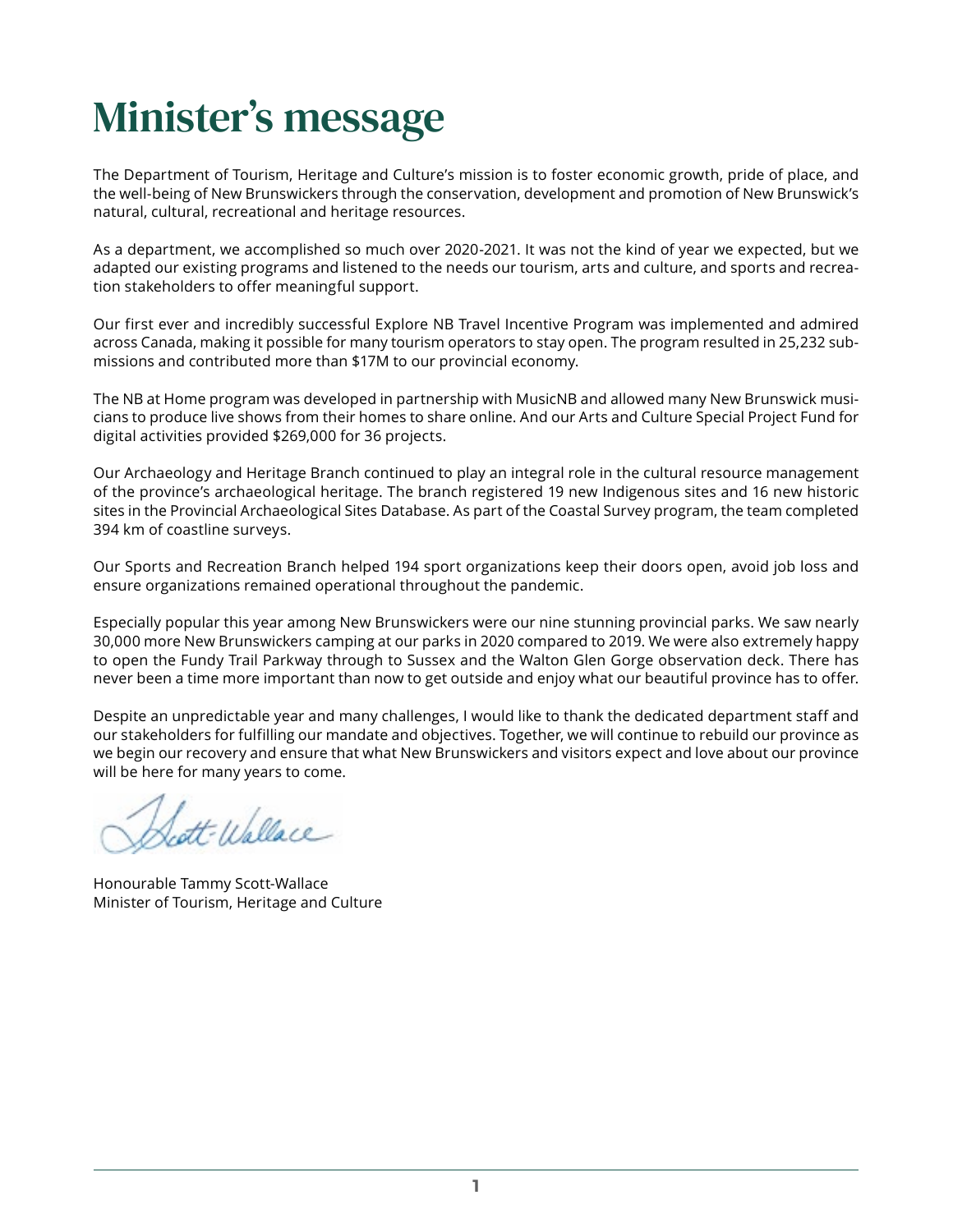## <span id="page-5-0"></span>Deputy Minister's message

In 2020-2021, staff at the Department of Tourism, Heritage and Culture demonstrated resiliency and pushed through many challenges brought on by the pandemic. We truly worked together as One Team, One GNB to find solutions. We adapted to an ever-changing environment, while supporting our stakeholders who were facing unprecedented hardships. The tourism industry and the arts and culture sectors were among the hardest hit and we succeeded in implementing innovative programs and initiatives to support them.

A staycation campaign encouraged New Brunswickers to take advantage of the tourism experiences within the province. And we worked alongside industry to develop our Explore NB Travel Incentive program which provided New Brunswickers with a 20 percent rebate when they made an overnight stay in the province. New Brunswickers took advantage of the incentive to vacation in the province and the tourism industry was grateful for the support.

Our Arts and Culture Branch developed a Think Tank with representatives from the sector to create initiatives to help artists, cultural workers and organizations recover and thrive. We also launched our first-ever Fresh AIR (artist-in-residence) program where professional artists produced work in provincial parks and tourism sites while engaging with the public. And in February we launched our InspiredByNB campaign that encourages New Brunswickers to support local artists by purchasing their work.

All nine of our provincial parks were able to open on time and ahead of other provinces without any emergency closures the entire season. This achievement can be attributed to the dedicated Park staff who worked hard to ensure our parks were ready for New Brunswickers who were eager to travel. And they certainly showed up!

In July, the road to Sussex and the Walton Glen Gorge observation deck at Fundy Trail Parkway officially opened. A fun highlight was seeing it featured in a CNN article on the top 21 places to go around the world in 2021!

The pandemic brought challenges to our sports and recreation sector and enormous efforts were made across the province by our staff and many volunteers to provide safe opportunities to return to play.

Our Archaeology and Heritage Branch carried on with important work, including an archaeological assessment at Officers' Square in collaboration with the City of Fredericton and First Nations representatives. The branch also planned our first-ever virtual New Brunswick Day celebration in collaboration with Area 506.

As Deputy Minister, I am so thankful for the amazing staff of the Department of Tourism, Heritage and Culture. I appreciate the hard work, agility, and professionalism they brought forward to serve New Brunswickers, stakeholders and communities across the province. Each one has played an important role in ensuring that New Brunswick continues to be a place that people love and want to come back to, again and again.

Mithorley

Yennah Hurley, Deputy Minister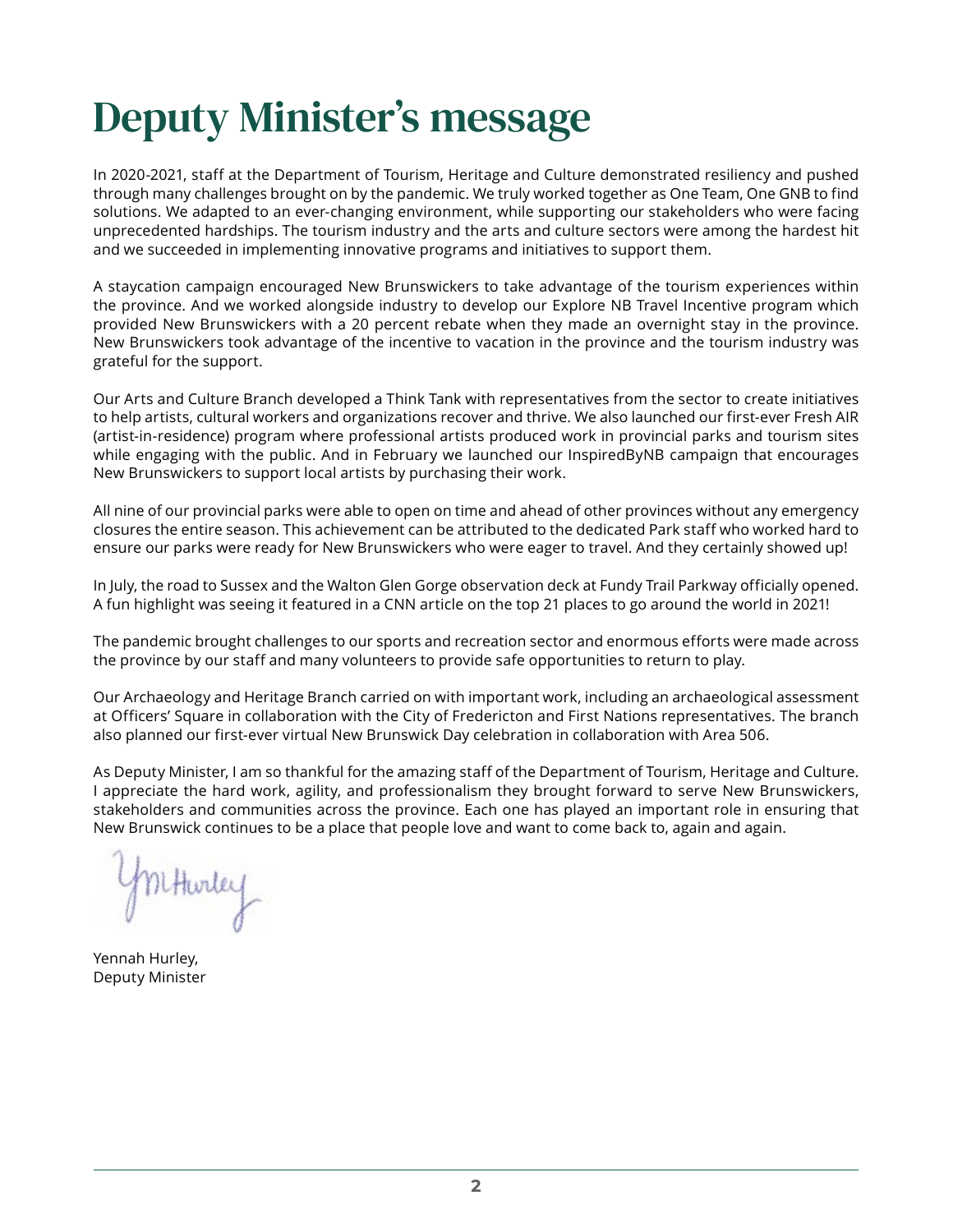## <span id="page-6-0"></span>Government Priorities

## **D E L I V E R I N G F O R N E W B R U N S W I C K E R S – ONE TEAM ONE GNB**

**One Team One GNB** is a new, collaborative approach to how we operate. It represents a civil service that works together as a single until for New Brunswickers. We have discovered new and innovative ways of doing business, ways that have allowed us to achieve the outcomes needed for New Brunswickers and we are working more efficiently and effectively than ever before. Our new path forward includes a mindset of focus, urgency and results.

We are working every day to improve the way government departments:

- Communicate with one another
- Work side-by-side on important projects
- And drive focus and accountability

## **STRATEGY AND OPERATIONS MANAGEMENT**

The Government of New Brunswick (GNB) uses a Formal Management system built on leading business practices to develop, communicate and review strategy. This process provides the Public Service with a proven methodology to execute strategy, increase accountability and continuously drive improvement.

The development of the strategy, using the Formal Management system, starts with our government's roadmap for the future of New Brunswick that focuses on key priorities and the importance of public accountability.

## **GOVERNMENT PRIORITIES**

Our vision for 2020-2021 is a vibrant and sustainable New Brunswick. To make progress towards this vision, we must focus on our government's priorities.

- Energize private sector
- Vibrant and sustainable communities
- Affordable, responsive and high-performing government
- Dependable public health care
- World-class education, and
- Environment

## **COVID RESPONSE**

As part of GNB's priorities this past year, responding to the COVID-19 pandemic was at the forefront. Our department supported GNB in responding to the pandemic by immediately focusing on being in direct and constant communication with stakeholders and ensuring citizens of New Brunswick had open spaces to enjoy during this unprecedented time.

The arts and culture, sport and recreation and tourism sectors, were especially impacted by the COVID-19 pandemic. These sectors are integral to the well-being of New Brunswickers and the economic performance of the province. The efforts to sustain these sectors were critical during the pandemic and vital to the future of our province.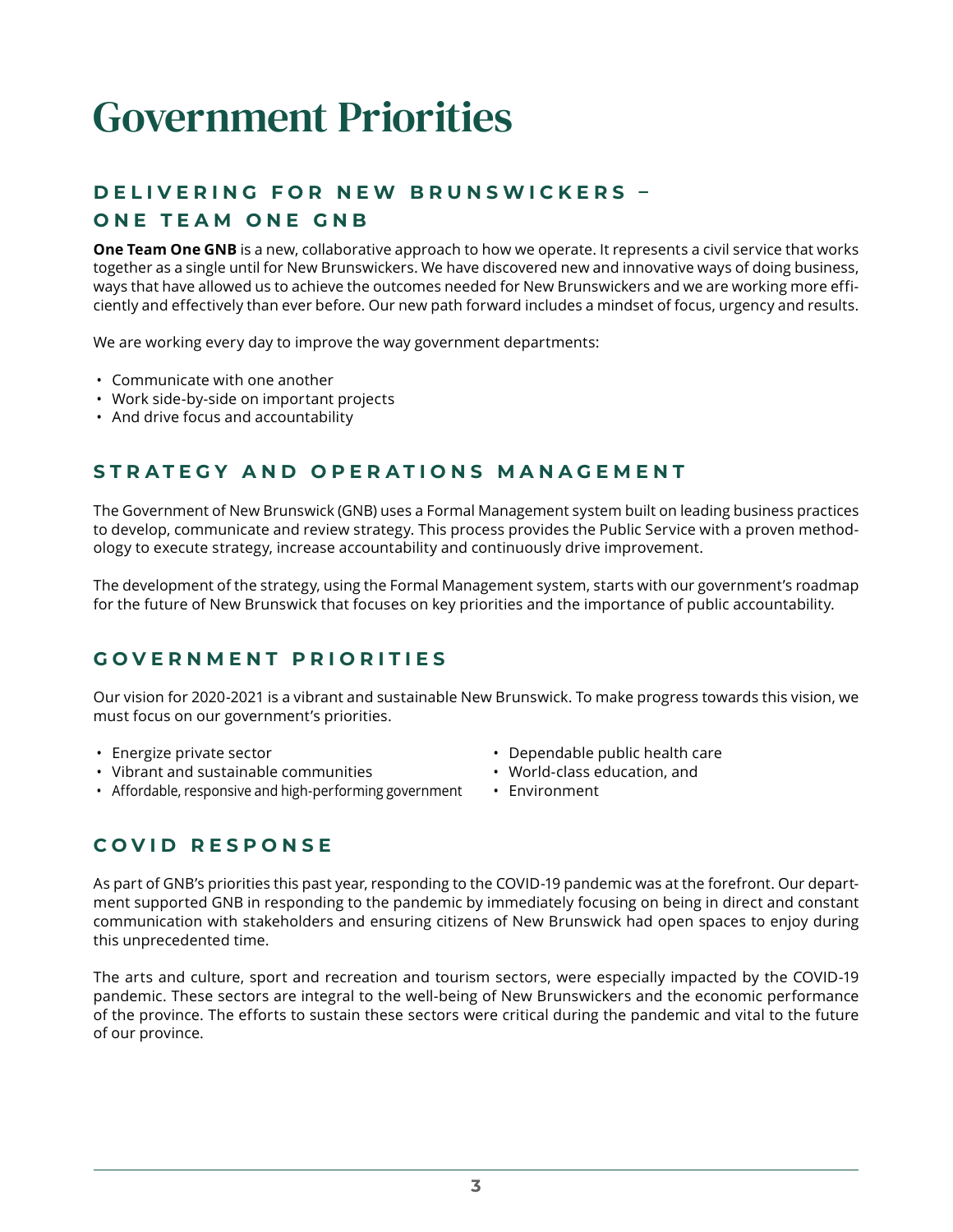The department swiftly took immediate action. New Brunswick Provincial Parks were the first in the country to be open during the COVID-19 pandemic. It was critical to provide open spaces to New Brunswickers to support their mental and physical health at the time it was being challenged the most. The departmental priority was to safely open our provincial parks with the development of protocols and operational plans that exceeded the Provincial State of Emergency requirements, ensuring a safe environment for staff and visitors.

The department responded to the pandemic by providing operational funding quickly to the culture, heritage and sport stakeholders. It was also able to continuously adjust programming throughout the year in response to the evolving impact of the pandemic. This allowed for the cultural, heritage and sports activities to continue to operate in safe and innovative ways.

The department also worked to define a five-year vision to seize the opportunity and become "the most sought-after province in Atlantic Canada to visit and live" post-pandemic. This vision will be brought to life by focusing immediately on both sector recovery and growth.

The department also worked closely with stakeholders to:

- understand the impact of the pandemic,
- communicate their interests to Government of New Brunswick decision makers as the province adapted to the pandemic,
- bring clarity to the various phases of restrictions to ensure the sectors could adapt quickly,
- understand how they can be supported during and after the pandemic, and
- identify and distribute emergency funding and support programs.

A few key initiatives undertaken by the department to support our sectors in response to the pandemic include:

- Received and distributed \$3.2M in Federal Covid Emergency Funding from Canadian Heritage / Sport Canada to 194 sport organizations and developed responses to 'Frequently Asked Questions' at every stage of the pandemic to keep the system informed and participants safe.
- Developing and delivering tourism marketing campaigns to New Brunswick residents, starting with a message of hope and transitioning into a staycation campaign.
- Implementing the Explore NB Travel Incentive Program, distributing \$2.8M in incentives, generating over \$17M in visitor spending in two months.
- Reconfiguring the consultation mechanism with the tourism sector to be more effective.
- Partnering with MusicNB early on during the pandemic to create the NB at Home program. This program provided live online music entertainment to citizens during the confinement and provided financial support to 47 musicians who presented showcases with more than 276,000 views.
- Creating a Special Project Fund for online arts and culture productions for other types of artists. This allowed the development of 36 projects varying from performing arts to authors and visual artists to demonstrate the wealth of New Brunswick's arts sector.
- Establishing an Arts and Culture think tank that resulted in the creation of the InspiredByNB promotional campaign and the Fresh Air program, for artist residencies in New Brunswick parks and Attractions.

The Tourism, Heritage and Culture 2020-2021 Annual Report will further outline the COVID-19 relief efforts and recovery and growth planning that took place over the last year.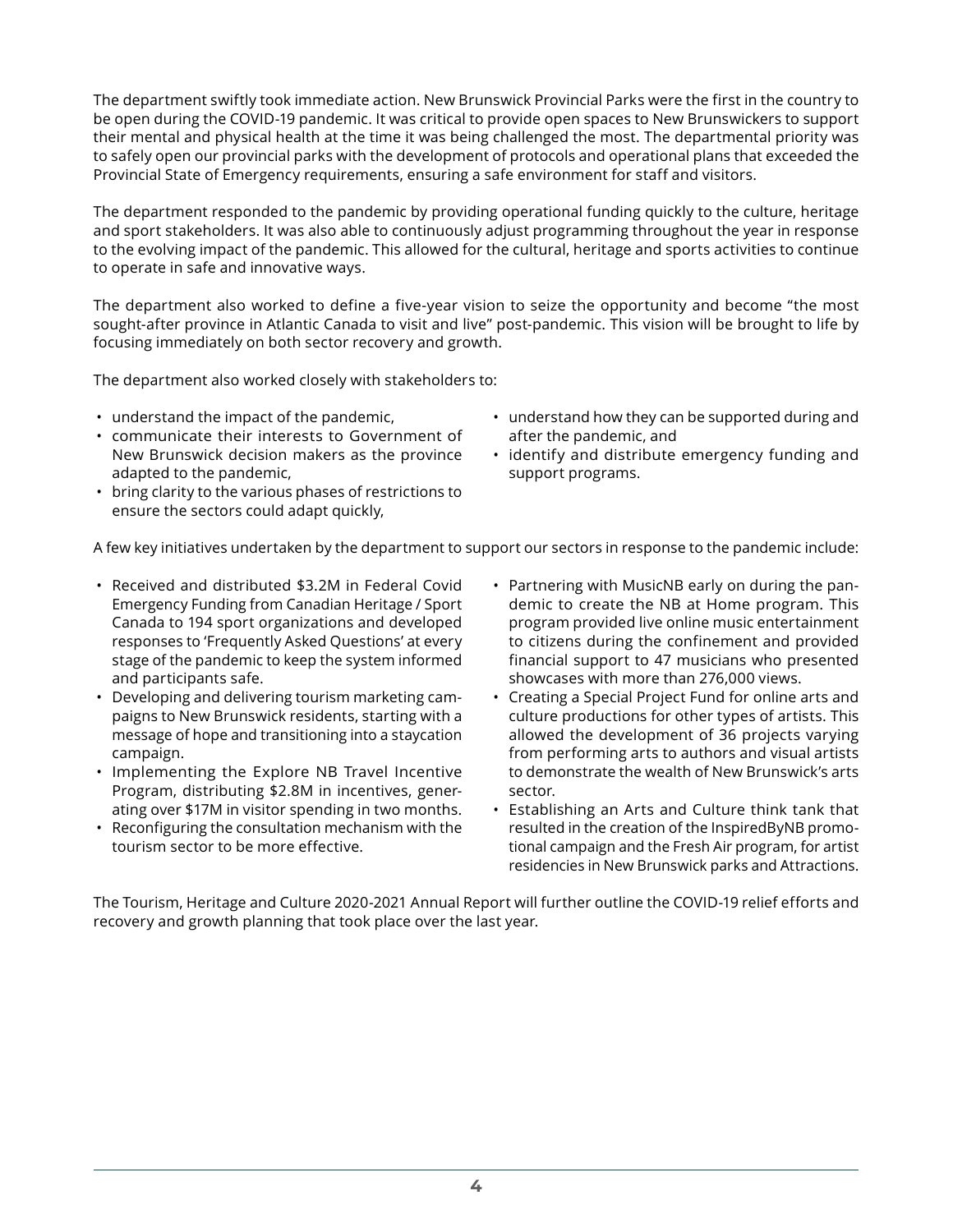## <span id="page-8-0"></span>**Highlights**

During the 2020-2021 fiscal year, Tourism, Heritage and Culture focused on these government priorities through:

- The 2020 Explore NB Travel Incentive program was developed and launched in July. It provided a 20 percent rebate on expenses incurred while vacationing within NB. It helped generate over \$17M in spending in just two and a half months and resulted in close to \$3M in rebates to New Brunswickers.
- All nine of our provincial parks were able to open on time and ahead of other provinces without any emergency closures the entire season. Almost 30,000 more New Brunswickers camped at provincial parks in 2020 compared to 2019.
- Altogether, \$3.2M in Federal Covid Emergency Funding received from Sport Canada was distributed to 194 sport organizations significantly impacted by COVID-19. This support targeted organizations most in need allowing them to continue operations under COVID protocols.
- The province's archaeological heritage was protected as 19 new Indigenous sites and 16 new historic sites were registered in the Provincial Archaeological Sites Database. As part of the Coastal Survey program, 394 km of coastline surveys were completed.
- The first-ever Fresh AIR (artist-in-residence) program was launched in which professional artists produced work in provincial parks and tourism sites while engaging with the public. It also launched an InspiredByNB campaign that encouraged New Brunswickers to support local artists by purchasing their work.
- The Fundy Trail Parkway saw the official opening of the East Gate, Connector Road to Sussex and the Walton Glen Gorge Observation deck.
- A partnership was created with MusicNB to produce the NB at Home program. This provided live online music entertainment to citizens during the pandemic induced lockdown and gave financial support to 47 musicians who presented showcases with more than 276,000 views.
- Tourism marketing campaigns were developed and delivered to New Brunswick residents, starting with a message of hope and transitioning into a staycation campaign.
- Working closely with Public Health, timely and accurate advice was provided to clients and partners across all sectors regarding required COVID-19 safety requirements.
- New Brunswick's participation in the Atlantic Canada Agreement on Tourism was negotiated. This resulted in a new agreement which allowed New Brunswick to leverage an additional \$3.3M over three years.
- The Inclusive Community Recreation Infrastructure Fund was launched resulting in \$120,000 in support of 20 accessibility and inclusion projects including upgrades such as installing accessible doors, ramps, swings, chair and pool lifts.
- A safe sport policy suite and sport dispute resolution program was established to help sport organizations develop stronger governance, policies and procedures and deliver safe sport.
- A new standardized performance measurement approach incorporating best-in-class methods was established across the department.
- A remote work program pilot was conducted where eight employees transitioned to working from home. This created space for the Women's Equality Branch to move into Marysville Place. This improved access to the Minister and Deputy Minister and reduced government's office space requirements.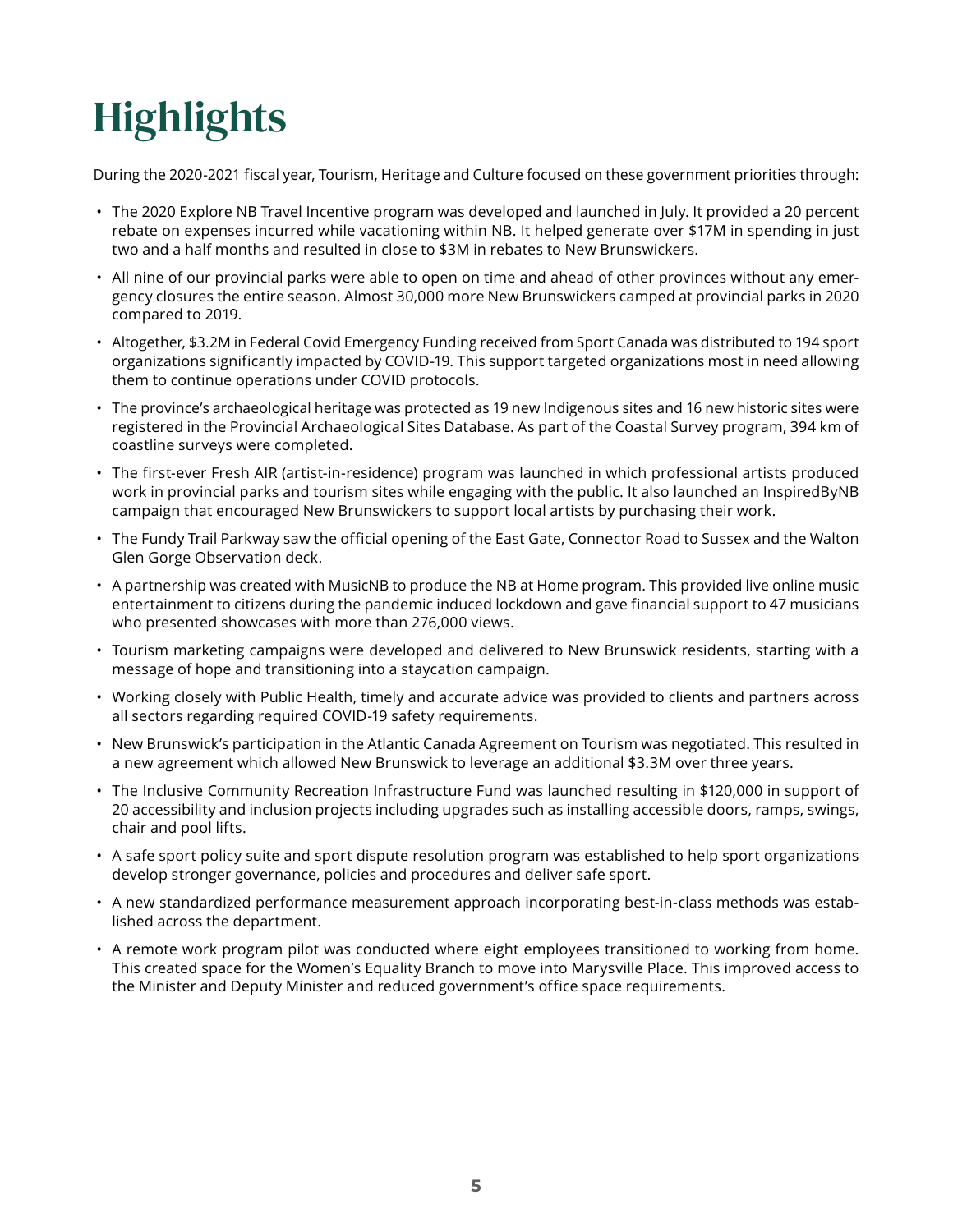## <span id="page-9-0"></span>Performance outcomes

The information below outlines some of the department's priorities and how we measured our performance.

## **TO INCREASE CAMP SITE RESERVATIONS BY NEW BRUNSWICKERS BY 15 PERCENT OVER 2019.**

### **DESCRIPTION OF PRIORITY**

Number of New Brunswick residents camping in provincial parks – This is a measure of the effectiveness of THC programs in drawing New Brunswick residents to camp in provincial parks.

Reporting is from mid-May to October (Thanksgiving) and an increase is desired.

### **IMPORTANCE OF PRIORITY**

Provincial parks are an asset for the people of New Brunswick. Each requires ongoing maintenance and support. Maximizing the value of the asset is important, as is generating revenue to off-set expenditures. In a year when travel into New Brunswick was restricted, a focus on New Brunswick residents was vital.

New Brunswickers that are aware of and engaged in provincial parks are more likely to return. They are also critical to reaching external markets through 'word-of-mouth' marketing.

#### **OVERALL PERFORMANCE**

The number of New Brunswickers camping in provincial parks increased 29% over 2019, exceeding our target of 15%.

Over the five years leading to 2019, campsite reservations from all origins increased to just over 50,000/ annum with 61 percent being New Brunswick residents. The remainder were from Quebec (18%), Ontario (8%), Atlantic Canada (5%) or elsewhere (8%). In 2020, 95 percent of campers were from NB; while 4.5 percent were from Nova Scotia.

#### **Campsite nights occupied by New Brunswickers at Parks (May to October).**



### **WHAT INITIATIVES OR PROJECTS WERE UNDERTAKEN IN THE REPORTING YEAR TO ACHIEVE THE OUTCOME?**

The department established clear protocols to ensure that campgrounds were as safe as possible during the pandemic and gained the trust of the public. Parks opened on time and were the only province that accomplished that.

The department followed a combined Internet and social-media marketing strategy encouraging New Brunswickers to explore NB and to visit parks.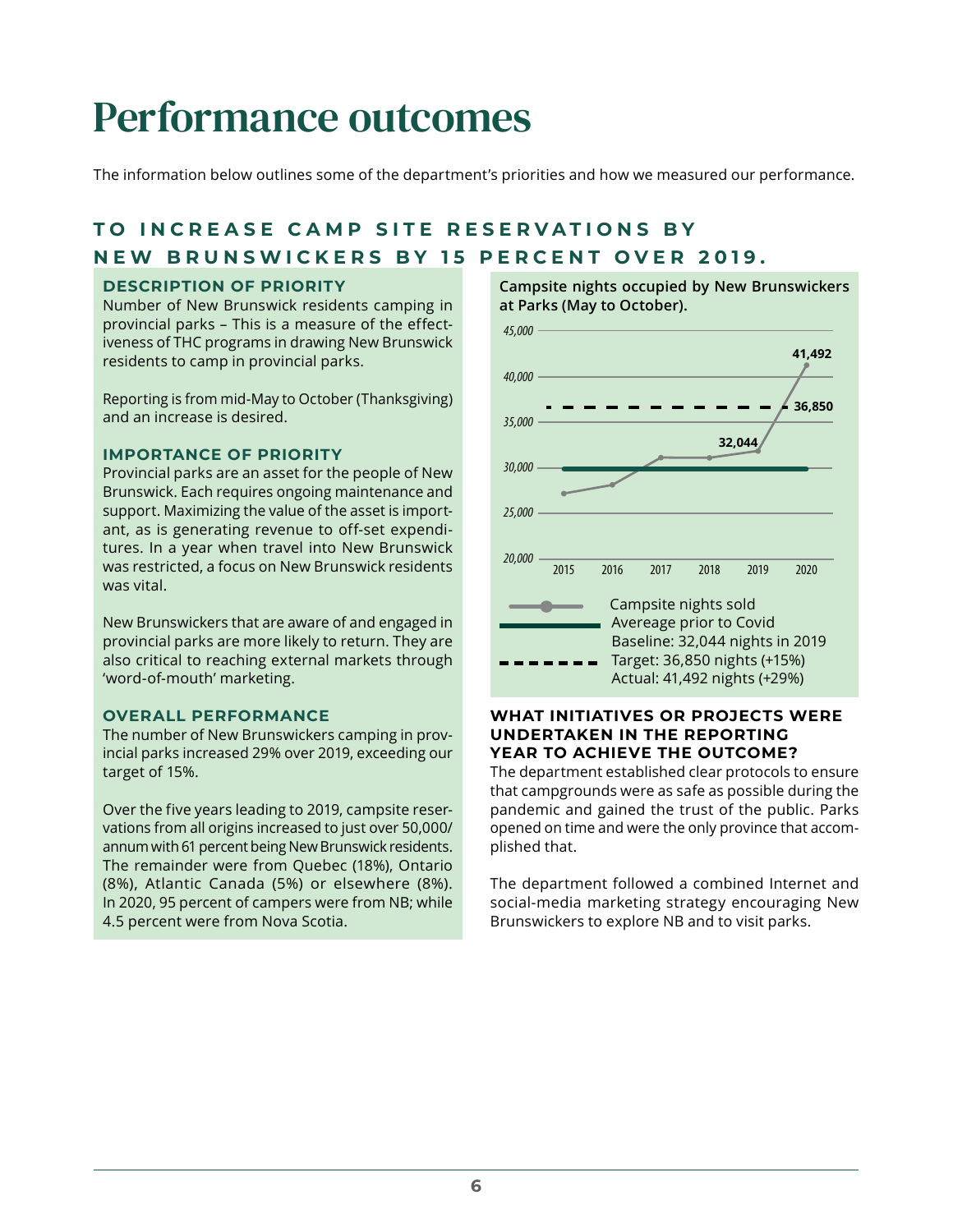## **VISITS TO ARTS, CULTURE, AND HERITAGE ATTRACTIONS**

## **DESCRIPTION OF PRIORITY**

Visits to Arts, Culture and Heritage attractions represent how many people are visiting attractions that are directly supported by the department.

#### **IMPORTANCE OF PRIORITY**

While the attractions only represent some of the ways that people experience our Arts, Culture and Heritage, those trends provide a good indicator of overall participation and interest.

#### **OVERALL PERFORMANCE**

The Arts, Culture, and Heritage industries were seriously impacted by the pandemic and subsequent restrictions on face-to-face gatherings. Venues were severely limited in their ability to welcome and engage visitors, and some were unable to open at all.

Visits declined by 79 percent compared to 2019.

Many operations were at risk of closing permanently. The department's goal was to support the industry through the crisis.



### **WHAT INITIATIVES OR PROJECTS WERE UNDERTAKEN IN THE REPORTING YEAR TO ACHIEVE THE OUTCOME?**

The department responded to the pandemic by providing operational funding quickly to the culture and heritage stakeholders, and by adjusting it programs throughout the year based on the evolution of restrictions imposed by the province. Efforts allowed for cultural and heritage activities to continue as much and as safely possible.

\*Attractions include:

- Beaverbrook Art Gallery / Galerie d'art Beaverbrook
- Kings Landing Historical Settlement / Village historique Kings Landing
- Kingsbrae Garden / Jardin Kingsbrae
- Le Pays de la Sagouine / Le Pays de la Sagouine
- New Brunswick Aquarium and Marine Centre / Aquarium et Centre marin du Nouveau-Brunswick
- The New Brunswick Botanical Garden / Le Jardin botanique du Nouveau-Brunswick
- New Brunswick Museum / Musée du Nouveau-Brunswick
- Roosevelt Campobello International Park / Parc international Roosevelt-Campobello
- Village Historique Acadian / Village Historique Acadien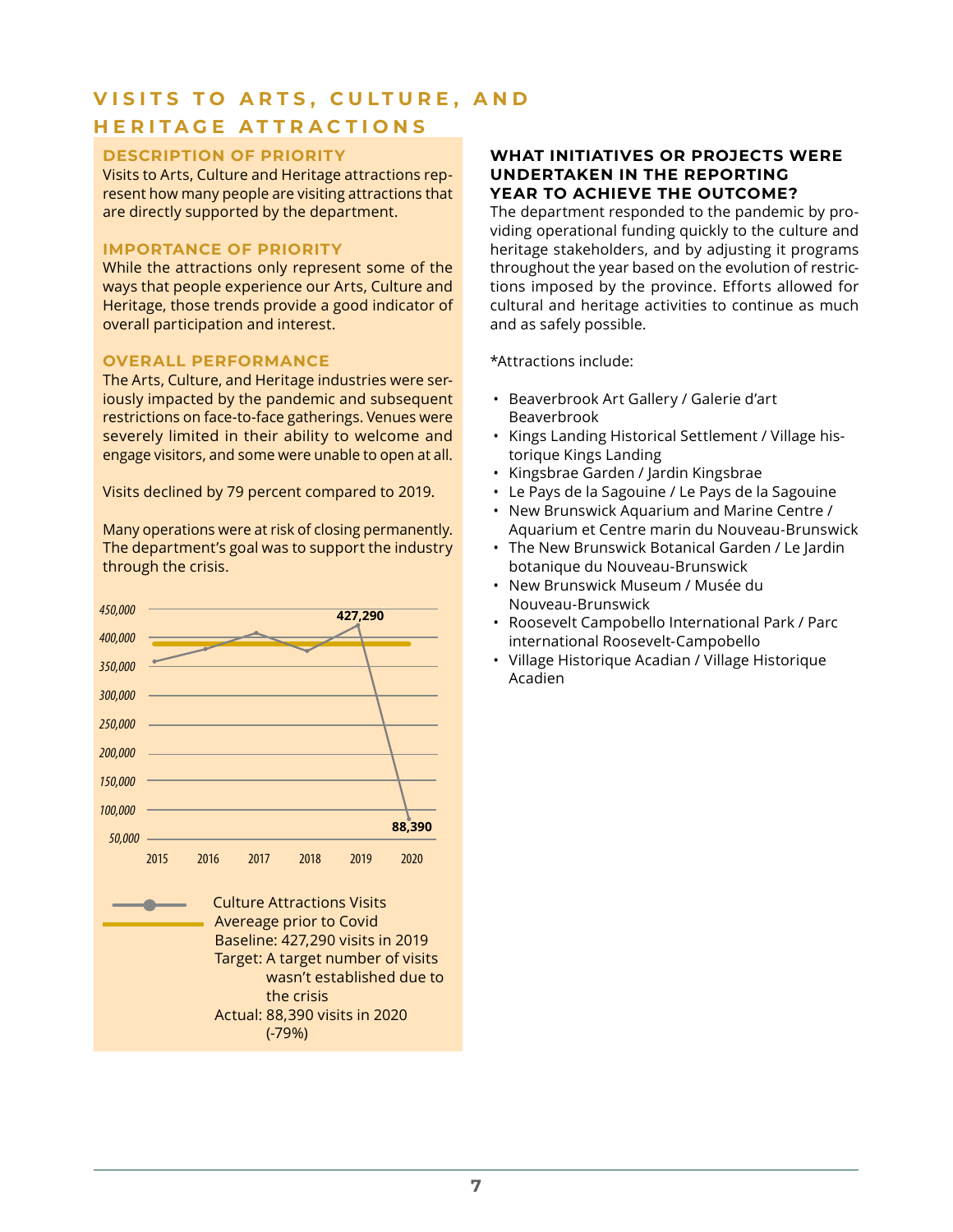## **ANNUAL ACCOMMODATION ROOM NIGHTS SOLD**

#### **DESCRIPTION OF PRIORITY**

Accommodation room nights are the number of nights that tourists spend in hotels and motels in New Brunswick.

#### **IMPORTANCE OF PRIORITY**

Accommodations room nights are a primary indicator of the number of tourists travelling in New Brunswick, and the state of health of the tourism industry.

### **OVERALL PERFORMANCE**

In March 2020, travel restrictions were imposed on the province which had a huge impact on the tourism industry. Non-New Brunswick residents typically make up over half of all room night sales and reservations had been trending up prior to the pandemic. With less people able to visit the province and some reservations to travel within the province, room sales were destined to decrease. Sales increased significantly throughout the year, but overall resulted in a 57 percent decrease from 2019.



### **WHAT INITIATIVES OR PROJECTS WERE UNDERTAKEN IN THE REPORTING YEAR TO ACHIEVE THE OUTCOME?**

A Staycation campaign encouraged New Brunswickers to take advantage of the tourism experiences within the province. THC worked with industry to develop the Explore NB Travel Incentive program which provided New Brunswickers with a 20 percent rebate when they made an overnight stay in the province.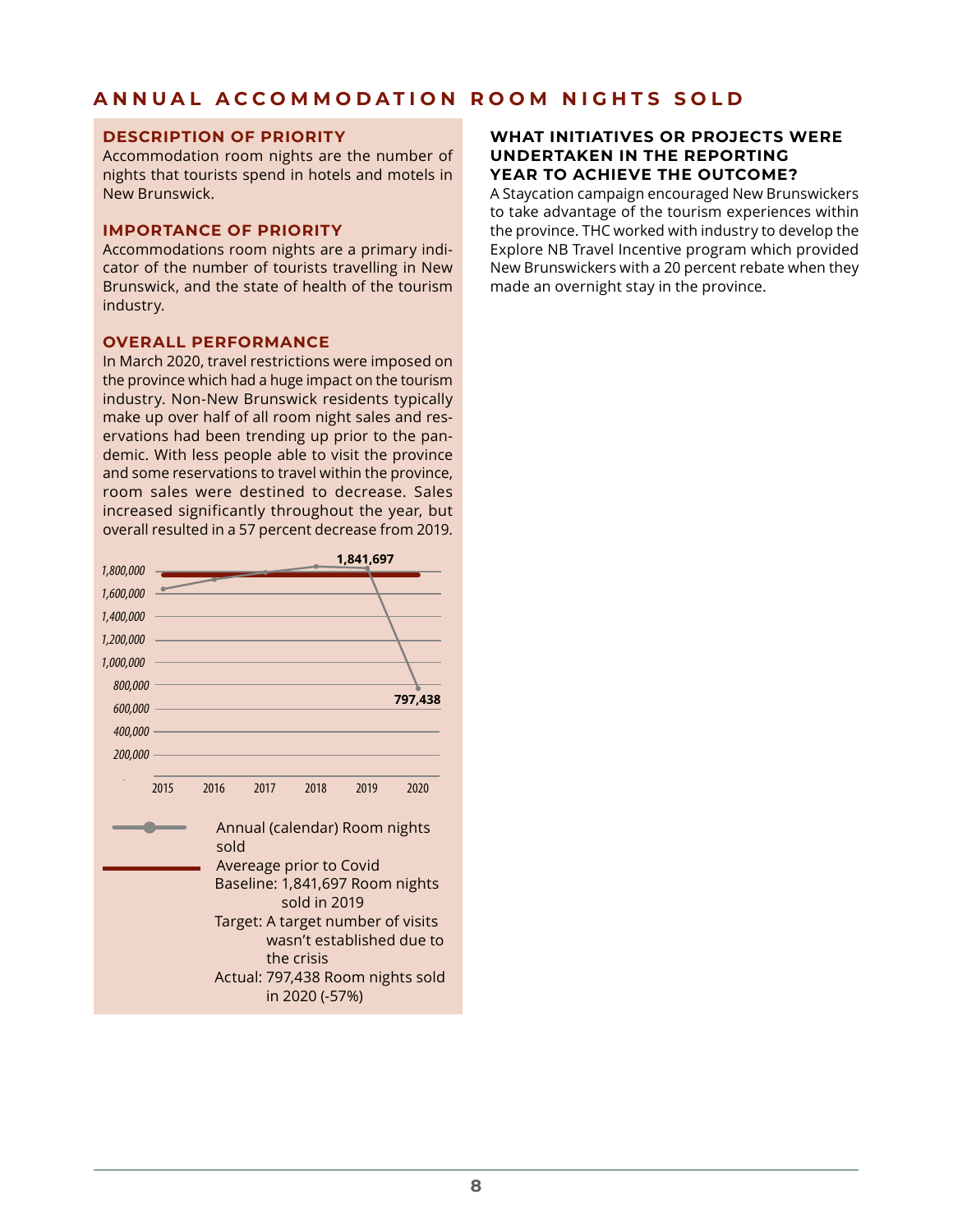## <span id="page-12-0"></span>Overview of departmental operations

The mandate of the Department of Tourism, Heritage and Culture is to foster economic growth, pride of place, and the well-being of New Brunswickers through the conservation, development and promotion of New Brunswick's natural, cultural, recreational and heritage resources.

## **HIGH-LEVEL ORGANIZATIONAL CHART**

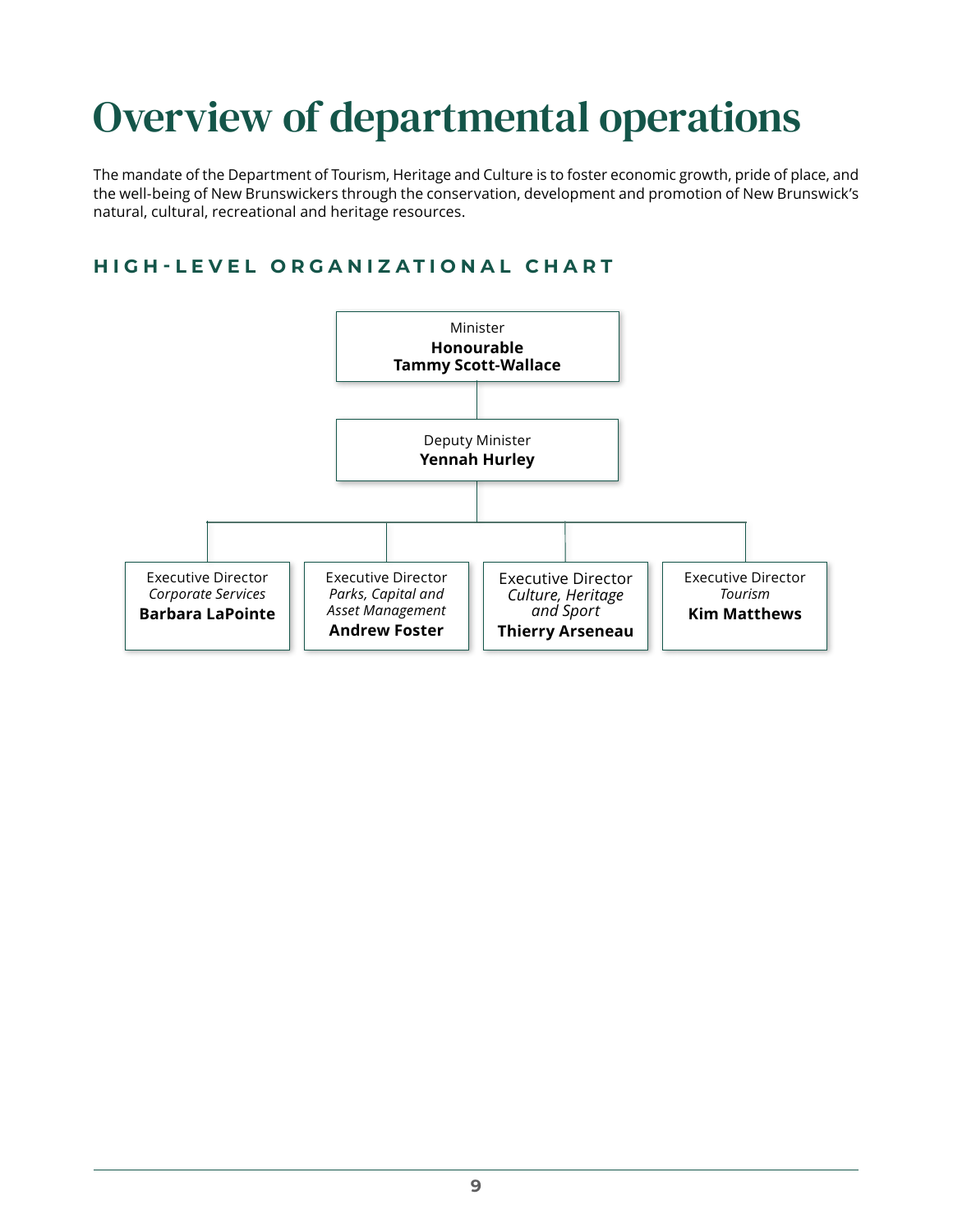## <span id="page-13-0"></span>Divisions overview and highlights

## **TOURISM DIVISION**

The Tourism Division's mandate is to provide leadership in the development and implementation of market ready operators, communities and regions, multi-channel marketing and sales campaigns, social media community management, visitor counselling, and travel trade and travel media strategies.

In early 2020, restrictions necessitated by the COVID-19 Pandemic swiftly halted travel. This meant far less visitors and a devastating impact on the entrepreneurs and small businesses, receptive tour operators, hoteliers, outfitters, restauranteurs, communities, outdoor enthusiasts, attractions, campgrounds, galleries, museums, festivals, events, airports, cruise, and industry associations that make up the province's tourism sector. In preparation for summer 2021, it was clear COVID-19 would continue to have a serious impact. Although hopeful, the realities of COVID-19 made planning and preparing for the 2021 summer season very difficult. The industry rose to the challenges wrought by the pandemic, demonstrating the grace and grit that New Brunswickers are known for. In every corner of the province, with the assistance of the Tourism Division, entrepreneurial ideas took shape. These new ideas have made a difference, and these steadfast, persevering visionaries and small business owners are to thank. We know we will need to dig even deeper for 2021 and continue to support each other. The Explore NB travel incentive program, introduced in summer 2020 with the support of industry advisors, has been heralded by tourism associations and jurisdictions across the country and generated real results: more than \$17M in spending in just two and a half months.

Soon enough, people all over the world will release their pent-up need to travel. When they do, New Brunswick will be ready to deliver world-class experiences, host with pride, and claim the title of destination of choice in Atlantic Canada (post COVID-19). In consultation with industry, the department established its vision and goals that will guide activities over the next four years and will meet the needs identified by the tourism industry:

- Training to help build skills and capacity of the regions
- Build support and interest in tourism as a career
- Assistance in developing product and experiences at a community and regional level
- Marketing of the province, both internally and externally
- Access to funding and services that support businesses, based on an informed business plan and clear articulation of goals and outcomes

The plan is broken down under four pillars:

- **Lead**: Focus on streamlining funding and accessibility for businesses. Collaborate with partners like PETL and the Tourism Industry Association of NB on prioritizing workforce planning and training.
- **Enable**: Offer programs and strategic incentives, like Explore NB Travel Incentive Program to enable business to happen.
- **Strengthen**: Focus on relationships and building resilient regions, communities and operators.
- **Promote**: Attract visitors and inspire ambassadors in our residents.

THC will remain focused on a recovered tourism industry in New Brunswick - one that capitalizes on the time taken to reacquaint ourselves with our province and renews our pride of place. The Tourism Recovery and Growth plan is a plan that will be updated annually to meet the challenges of the day. In 2021, the focus will be on survival and laying the groundwork for recovery.

### **Destination Development Branch**

The Destination Development Branch is responsible for providing vision and leadership around destination development to New Brunswick tourism entrepreneurs, small businesses, communities and tourism regions. This branch is focused on utilizing leading edge research tools to understand New Brunswick's best guests and works with individual tourism operators, communities and tourism regions to bring understanding of this research and assist these stakeholders in developing relevant products and experiences in relation to these guests. The branch plays a key role in creating a collaborative environment from which a strong tourism business, community and/or region will emerge.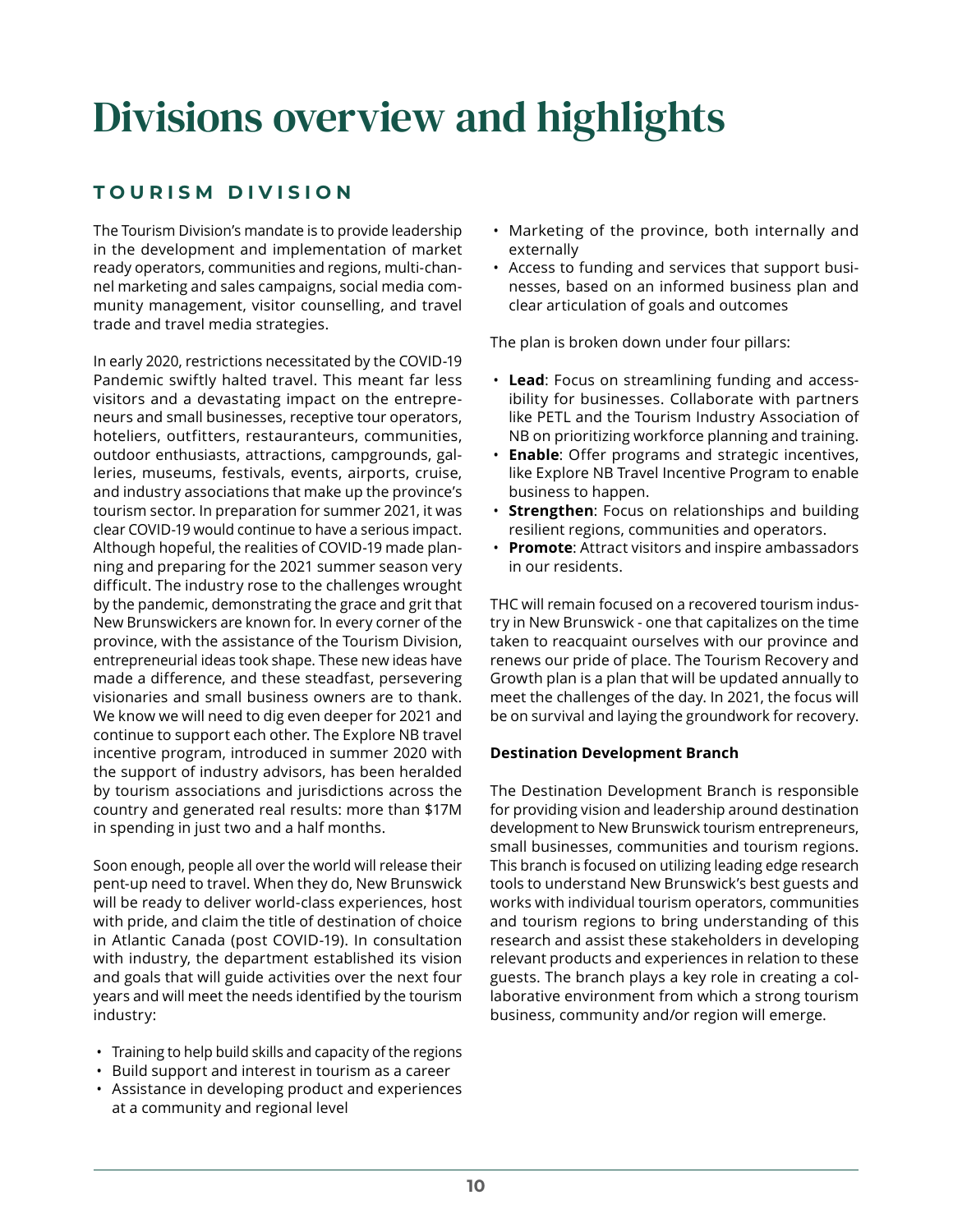## **Highlights:**

- As a result of the pandemic, it became clear that a regional approach was key to the creation of strong tourism offerings. This team realigned its efforts from being sector based to regionally focussed.
- This team was a critical life line for the individual operators, communities and regions to understand the various phases of the pandemic and to adjust product offerings to focus on the New Brunswick market.
- The tourism industry was one of the hardest hit by the pandemic and this team was responsible to work with the regions to help link operators with funding programs offered by the provincial and federal governments.

### **Destination Marketing Branch**

The work of the Destination Marketing Branch is to communicate to the target visitor through innovative, integrated, technology driven solutions. It speaks to the potential visitor where they are, providing the information they need, through a wide range of devices. This includes marketing campaigns as well as travel media efforts. The work of this team was critical to the tourism industry during the pandemic.

## **Highlights:**

- Developing and implementing a message of hope for the tourism industry and for the residents of New Brunswick at the onset of the pandemic with the campaign message "Apart for Now, Not Forever". It profiled tourism experiences that would be available when restrictions began to lift and encouraged the industry to create their own messages of hope to leverage the campaign.
- As it became clear that the New Brunswick resident market would be the focus for 2020, the team transitioned to a "Where will you go First" campaign that encouraged New Brunswickers to consider all that New Brunswick had to offer as a staycation.
- The final stage was to deliver a fully integrated Staycation campaign that began when movement throughout the province was possible. This also extended to Atlantic Canada when the Atlantic Bubble was announced.
- Throughout the fall and winter, the team delivered and constantly adjusted campaigns within New Brunswick – ensuring all pandemic restrictions were considered. This involved closely monitoring Public Health announcements and turning campaigns on and off depending on the various restrictions throughout the health zones in the province.
- The 2020 Explore NB Travel Incentive program was developed and launched in July. With a two-week turnaround to deliver the program, it resulted in close to \$3M in Travel rebates to New Brunswickers, generating over \$17M in spending in just two and a half months.
- The extension of the Explore NB program was implemented throughout the fall and winter. Due to travel restrictions, it was difficult to promote, however, the Department honoured its commitment and returned close to \$250,000 to New Brunswickers.
- Due to border closures, the Provincial visitor information centres did not open in 2020. This created the opportunity to acquire a "Mobile Unit" which travelled the province providing visitor counselling to travellers.

### **The Trade Sales and Partnership Branch**

The Trade Sales and Partnership Branch is responsible for growing dollars to support market/program development based on government and private investment providing the opportunity to not only influence, but to also enhance existing programming and developing new innovative initiatives.

In addition, this branch is responsible for the NB Tourism Industry Advisory Committee, Federal/Provincial (FPT) committees, and relationships and initiatives on the Provincial, Atlantic Canada and national front.

The branch is also responsible for positioning and promoting New Brunswick as a tourism destination through travel-trade channels (travel and transportation companies, airline carriers, the Cruise sector, travel agents and online operators) in Canada, the United States, France, the United Kingdom and Germany. The unit ensures that New Brunswick travel products and experiences are profiled in the marketing campaigns of an identified base of travel companies in each of these external markets.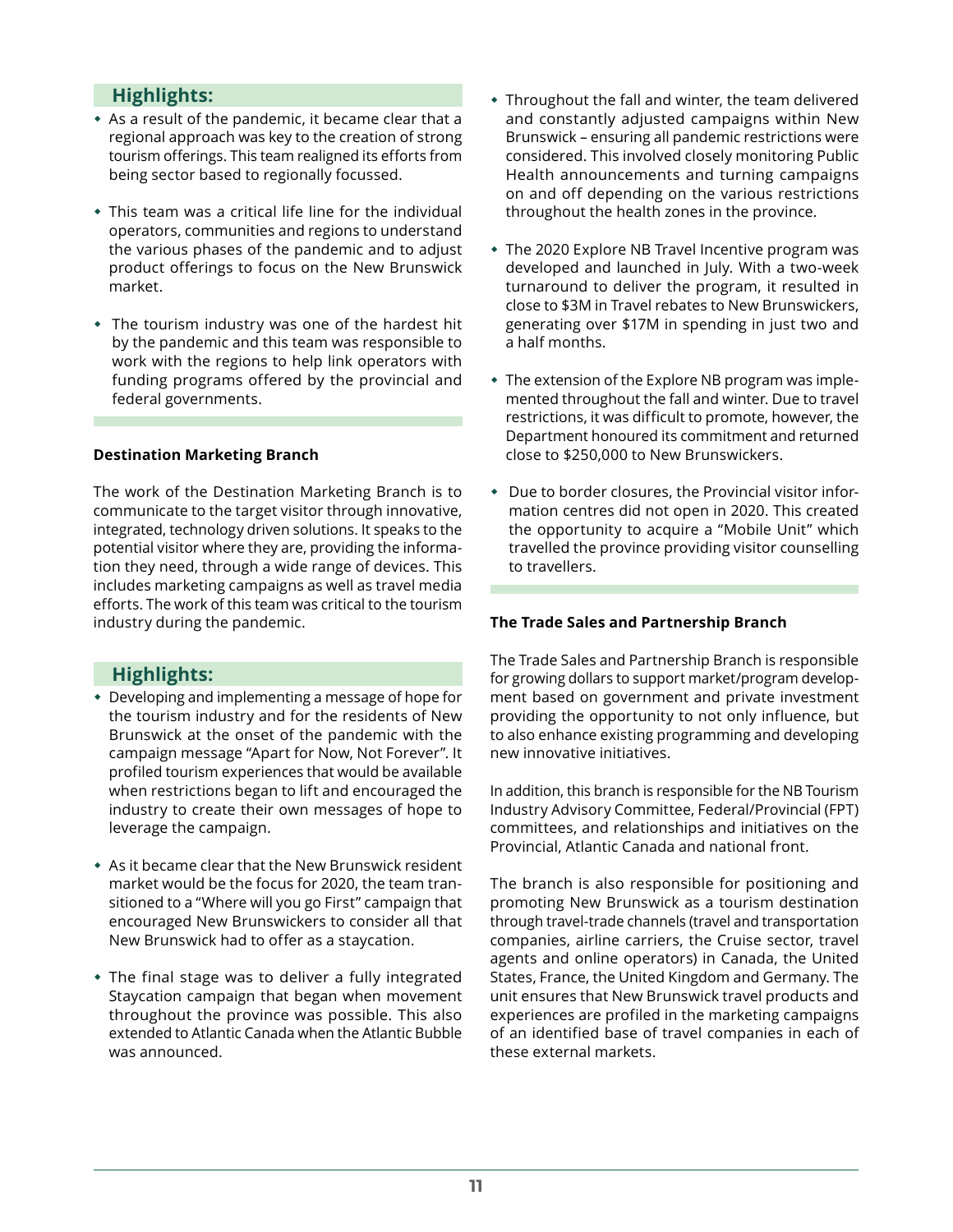## **Highlights:**

- As a result of the pandemic, work was limited by the border restrictions. Marketing activity was mainly paused. This time was utilized to create a refreshed approach to Travel Trade - creating opportunities for the private sector in New Brunswick.
- The department, moving forward, will further bolster and optimize the expertise of private sector companies in New Brunswick to provide support to external travel trade companies.
- This branch negotiated New Brunswick's participation in the Atlantic Canada Agreement on Tourism (ACAT), representing New Brunswick's interests in the new agreement which allowed New Brunswick to leverage an additional \$3.3M over three years.
- The branch worked actively with the Destination Canada, ISED and its Atlantic Canada federal and provincial colleagues to leverage timely research and a diversified base of initiatives to ensure New Brunswick was strategically present, influencing, aligning and optimizing key initiatives.
- Maintaining key relationships with external travel companies in each external market and providing guidance to them during the pandemic, was critical. Participation in targeted virtual business to business marketplaces, was essential in fostering these relationships and keeping New Brunswick and the tourism industry, front of mind.
- Influence and participation on the regional committee for the refresh of the pan-Atlantic Travel Trade Readiness program was essential to ensure relevance and value for the NB tourism industry.
- The Trade Sales and Partnership Branch assumed a leadership role, in working with the Destination Marketing Organizations/regions, to reignite the rebuild of the Meetings and Conventions sector.
- The New Brunswick Tourism Industry Advisory (NBTIA) committee, established by the Department early in 2019 is managed by this branch and played a critical role for the department in keeping a finger on the pulse of the impacts of the pandemic on New Brunswick's tourism industry. Starting on March 17<sup>th</sup>, the department met with this group on a weekly basis for six months.
- As the department shifted its focus from being sector based to working with the regional tourism operations across the province, it required a complete review of the NBTIA this branch was responsible for that transition and communication with committee members.

## **PARKS, CAPITAL AND ASSET MANAGEMENT DIVISION**

The Parks, Capital and Asset Management Division consists of two branches: Parks and Attractions, and the Capital and Asset Management.

## **Parks and Attractions Branch**

The Parks and Attractions Branch provides inclusive, protected natural and cultural destinations that inspire wellness, enjoyment and education for all. With a vision that all people are stewards of New Brunswick's permanently protected natural and cultural destination, the branch is responsible for the stewardship of 24 provincial parks and attractions. The branch is directly responsible for managing and operating eight provincial parks, two attractions, a fishing lodge and multiple day use parks. The operations of these parks include camping, golf courses, bike parks, trails, beaches, marinas and a ski hill. Parks and Attractions also play a significant role in supporting tourism entrepreneurs and not for profit organizations.

The branch also provides vision and leadership on trail development in the province.

## **Highlights:**

- New Brunswick Provincial Parks were the first provincial parks network in the country to open as scheduled during COVID-19. All parks operated with restrictions in place and were able to adapt quickly to changing alert levels. Visitor satisfaction and safety was a priority.
- In 2020 Provincial Parks saw a 47 percent increase in New Brunswick residents camping over the fiveyear average.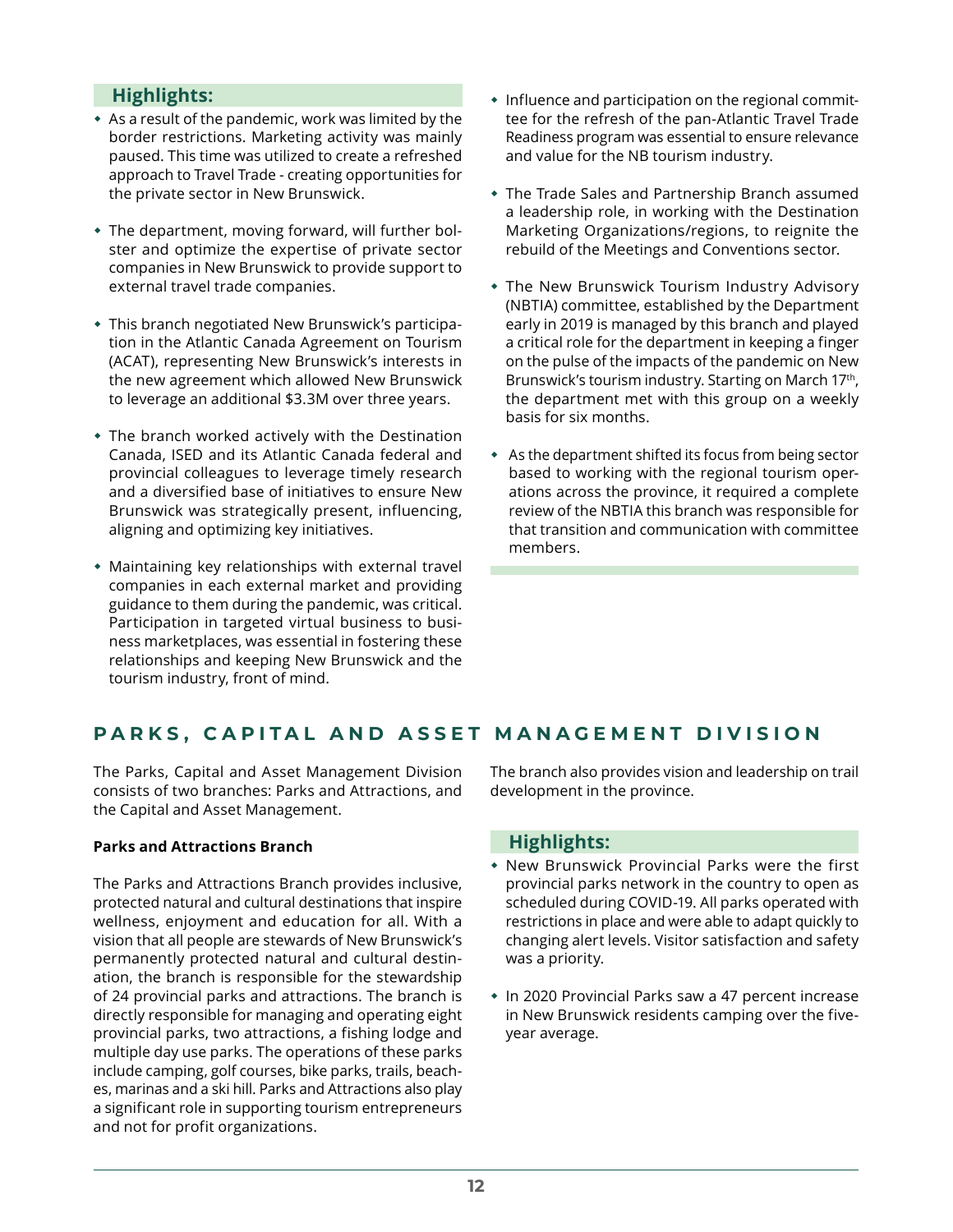- The campsite reservation system was opened on February 2, 2021. In the first 24 hours, 7,179 campsite nights were booked. This was a 23 percent increase in booking over the same time period in 2020 and the most successful to date (since 2012). Of those, 2,199 campsite reservations were made at Mactaquac Provincial Park, this was an increase of 106 percent over opening day last year.
- Mount Carleton Provincial Park welcomed 34,000 visitors in 2020, making it the best season since 2016.
- The execution of the Mount Carleton Accommodation Agreement between GNB and the Mi'gmaq Nation was achieved in the fall of 2020.
- In the winter of 2020/21, and in partnership with the New Brunswick Federation of Snowmobile Clubs, the Christmas Mountains Snowmobile network opened.
- In 2020, despite of Covid-19, the Sugarloaf Bike Park saw a total increase of 7.5 percent in revenues. This increase occurred with the Quebec border closed. Quebec residents usually account for 40 percent of users. September alone saw a 120 percent increase in ticket sales while only operating two days a week.
- Mactaquac Provincial Park assumed the management and operation of the Mactaquac Golf Course and saw an increase in play of 21 percent over 2019.
- In partnership with Tourism, NB Parks launched a new brand and marketing campaign.
- Sugarloaf Provincial Park experienced an increase of 35 percent while Mactaquac Provincial Park saw an increase of 118 percent in winter visitation.
- Fundy Trail Parkway
	- Completion and Official opening of the East gate, Connector Road to Sussex and Walton Glenn, held on July 7, 2020.
	- In 2020, Fundy Trail Parkway saw its highest visitation numbers since its opening. There were 88,283 visitors which is an increase of 72 percent from 2019, the vehicle count was 37,255 up 92 percent.
	- Canada was one of the 21 places to go in 2021 according to CNN News and CNN Philippines. In the Canada portion of the article there is mention and link out to the Fundy Trail Parkway. The advertising value of the two online pieces combined is \$70,001 with audience reach of \$2.8 M.

#### **Parks, Capital and Asset Management Branch**

The Capital and Asset Management Branch develops the annual capital budget for all parks, attractions and heritage sites falling within the scope of the department, and then coordinates implementation of all capital projects. The branch ensures all projects meet the legislative and regulatory requirements associated with the 27 capital assets.

The branch also leads the consultation requirements with First Nations as necessary for purposes of assessing potential impacts to Aboriginal and treaty rights.

### **Highlights:**

A record level of capital investment was made by Tourism, Heritage and Culture of \$10.12M.

Capital initiatives completed, while managing protocols from the COVID-19 pandemic, include electrical upgrades at campgrounds, new WiFi system at Mount Carleton Park, new parking lots, a maintenance garage and safety fence at Hopewell Rocks, paving and trail work at Parlee Beach, and Historical Preservation projects at Ministers Island.

## **CULTURE, HERITAGE AND SPORT DIVISION**

The Culture, Heritage and Sport Division supports economic growth and fosters pride of place and well-being of New Brunswickers through the conservation, development, promotion and nurturing of our heritage, arts, cultural, and sport and recreation sectors.

The division consists of three branches of the Arts, Culture and Commemorations Branch, the Archaeology and Heritage Branch, and the Sport and Recreation Branch.

#### **Arts, Culture and Commemorations Branch**

The Arts, Culture and Commemorations Branch provides leadership for the development, implementation and monitoring of government programs, policies and strategies supporting the arts and cultural industries (film, television and new media, music and sound recording, book and periodical publishing, visual arts and fine craft). The branch facilitates community cultural development and the economic development of New Brunswick's cultural industries through advisory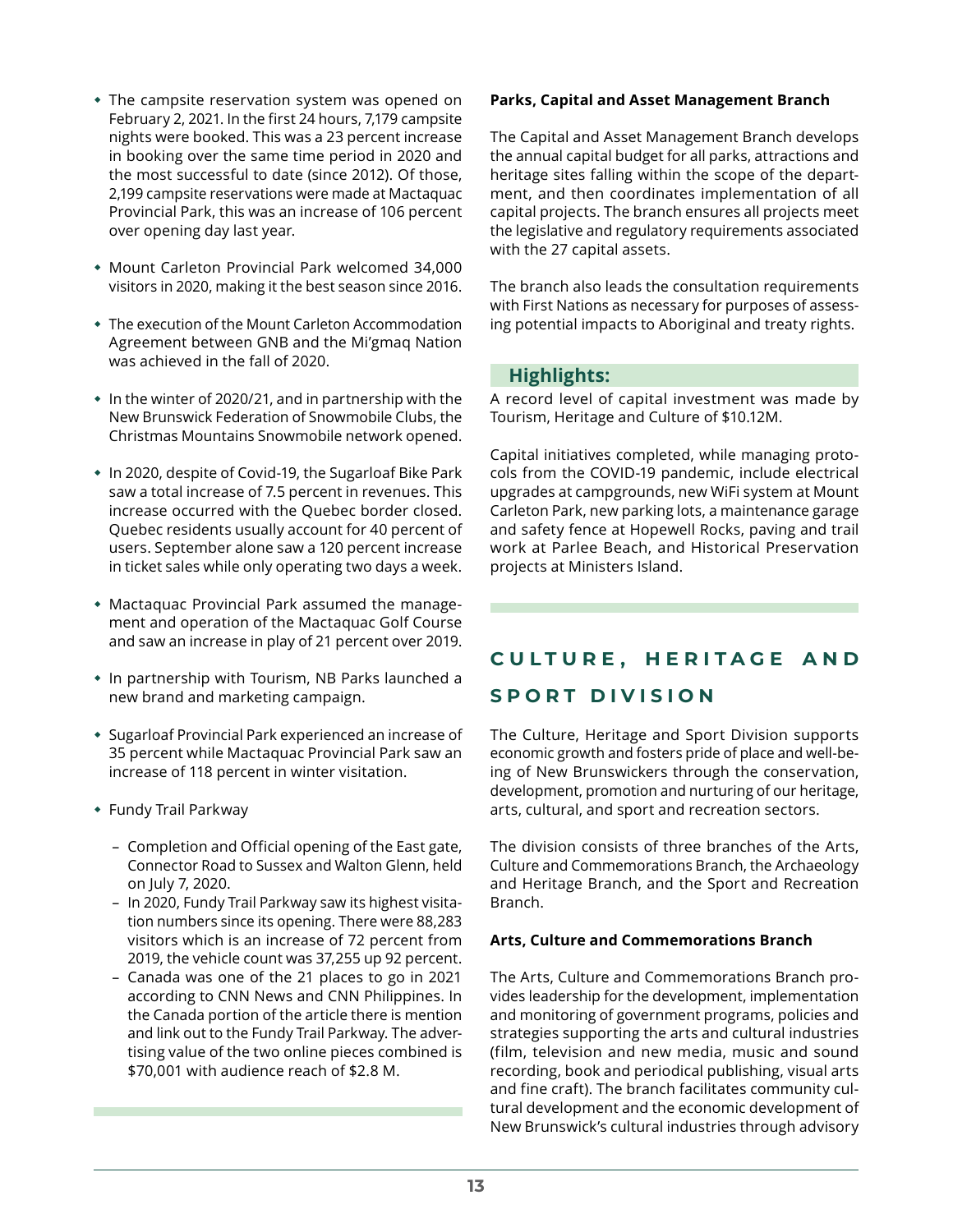services, financial assistance and technical services for arts organizations, associations and community. The branch manages collectionArtNB; and works collaboratively with the New Brunswick Arts Board ensuring the programs of both organizations are conducive to the advancement of the arts in New Brunswick.

## **Highlights:**

While Creative Futures, the Cultural Policy for New Brunswick, was fully implemented in the year before, the branch continued to work on actions that were underway.

Provided \$7.335M in grants to arts, culture & commemorations grants. Grant recipients can be viewed at [www.gnb.ca/culture.](http://www.gnb.ca/culture)

Through a partnership with the Department of Education and Early Childhood Development, the Branch facilitated the transformation of the VanGO! program into the P-Art-nership ensuring that collectionArtNB is visible in New Brunswick's schools managed by bands system. This initiative saw a new focus ensuring that students benefit from interactions with New Brunswick professional artists presenting exhibitions in each school.

In the winter of 2020, the branch developed the *Inspired by NB/Inspiré* par le NB campaign. This encouraged New Brunswick residents to support the arts and culture sector and built upon the local pride and positive sentiment generated towards the sector.

## **Archaeology and Heritage Branch**

The Archaeology and Heritage Branch facilitates the promotion, awareness, understanding, conservation and preservation of New Brunswick's human and natural heritage resources for present and future generations.

The Archaeology and Heritage Branch has three units: Regulatory, Heritage Services, and the Archaeological Field Unit. Under the direction of the Provincial Archaeologist and Director, the branch is responsible for the conservation, management and development of New Brunswick's Archaeological and Built Heritage. Major areas of activity include:

The Regulatory Unit administers the regulatory permit process under *the Heritage Conservation Act* and provides enforcement and over¬sight for Archaeological, Built Heritage and Paleontological work being undertaken by permit holders. The unit undertakes research and

maintains and conserves the Provincial Archaeological Collection. In 2020, the Unit issued 93 Archaeological Field Research Permits, seven Provincial Heritage Permits, and 12 Archaeological Site Alterations Permits.

The Heritage Services Unit provides financial assistance, heritage planning and leadership to the province's Heritage and Museum Communities.

The Archaeological Field Unit undertakes archaeological assessment and field work for projects for various departments and agencies. The branch informs all levels of government, industry and individuals on the conservation, management and commemoration of these heritage resources for the benefit of present and future generations.

## **Highlights:**

- The Community Museums Summer Employment Program assisted in hiring 97 employees for a total of 890 work weeks with funding obtained from the Department of Post-Secondary Education, Training and Labour, for community museums. The employees hired had an opportunity to advance their knowledge of New Brunswick history and develop job skills.
- Through the Built Heritage Program, the Branch participated in nine Built Heritage rehabilitation projects on significant community heritage places.
- As part of the Coastal Survey five-year initiative, the Branch surveyed 394 km of shorelines that resulted in new Indigenous and historic sites registered in the Provincial Archaeological Sites Database.
- Offered the Archaeological Technician Level 1 certification that was developed by GNB. The goal of this certification program is to provide graduates with the technical and theoretical skills required to work on all phases of archaeological projects. Since the first students graduated in 2016, employment in archaeology for these technicians has averaged approximately 70 percent.
- Completed an Archaeological Impact Assessment for the Officer's Square Revitalization Project that identified archaeological sites associated with the Indigenous, Acadian, and British Military History of the property.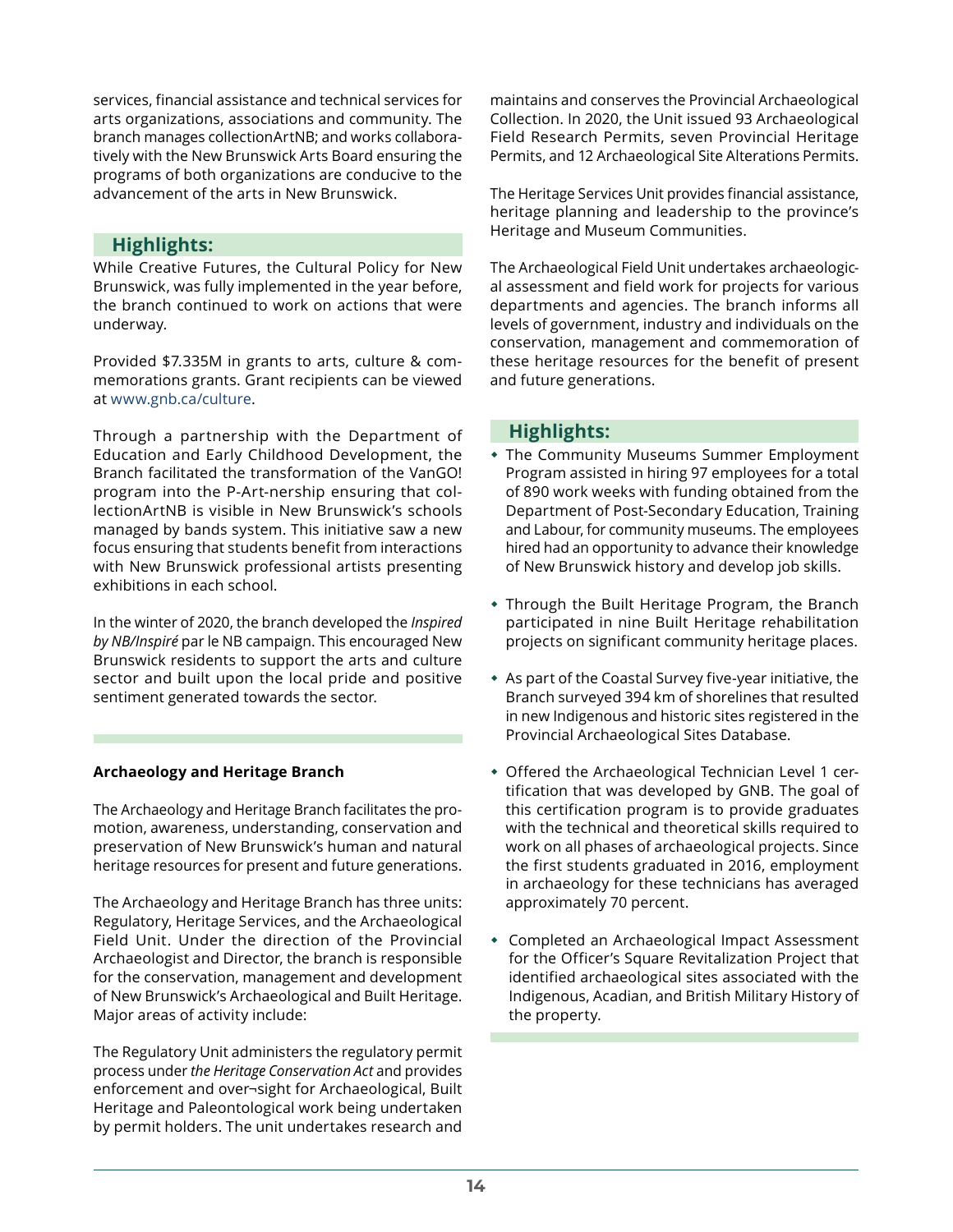### **Sport and Recreation Branch**

The Sport and Recreation Branch provides strategic leadership and support to grow and develop inclusive quality sport, recreation and active living opportunities for all New Brunswickers. Striving for a strong and valued recreation and sport delivery system that provides inclusive, accessible and quality opportunities that contribute to the well-being of all New Brunswickers. The branch provides core support and consultation to provincial sport and recreation organizations; and, through a network of regional offices, provides consultation and financial support to local and regional community-based organizations, municipalities and First Nations communities.

The provincial government has far reaching responsibility for recreation and sport. The Sport and Recreation Branch plays the lead role within government for overall system development. Its main roles are leadership, working with the system to develop vision, related policy and support programs; financial support; consultation; leadership development; research; advocating for the benefits of recreation and sport; building alliances with related policy fields (health, social inclusion, justice, education, tourism, etc.); development of a coordinated, efficient and effective recreation and sport delivery system; barrier breaking; and providing a common voice in national and international discussions.

## **Highlights:**

The Sport and Recreation Branch

- Received and distributed \$3.2M in Federal Covid Emergency Funding from Canadian Heritage / Sport Canada to 194 sport organizations at the local and provincial level to ensure relief to organizations significantly impacted by COVID-19.
- Launched an Inclusive Community Recreation Infrastructure Fund of \$120,000 to support diverse and equitable spaces through 20 accessibility and inclusion projects including upgrades to existing infrastructure throughout the province with items such as accessible doors, ramps, swings, chair and pool lifts.
- Continued support and investment in programming that reduces barriers to sport participation through the Go NB Sport Participation Bilateral contributing \$577,000 annually. Emphasis on strengthening Indigenous capacity and increasing culturally relevant sport programming for Indigenous children and youth at the community level as well as increasing participation of persons with a disability, youth experiencing low-income and women and girls.
- Addressed barriers faced by Women and Girls in Sport and Recreation (WGSR) by providing GoNB funding and partnering with She is Active NB and Coach NB.
- Offered ongoing guidance for safe return to play that flowed from Public Health via the branch to the sport and recreation system. Enormous efforts were made across the province by many volunteers to provide safe opportunities to return to play.
- Developed a safe sport policy suite and sport dispute resolution program to help sport organizations develop stronger governance, policies and procedures and deliver sport that is as safe as possible.
- Coordinated the Trails Infrastructure Greenway component to community-based trails allowing for multi non-motorized users. Trails and outdoor recreation spaces served to provide respite from stress, a setting for active living and an opportunity to breathe fresh air. Local recreation and parks agencies worked closely under the guidance of public health officials to keep neighbourhood parks, trails and other outdoor recreation assets safe and open wherever possible.
- Provided grants to local and regional organizations including for activities and projects that raise awareness of the importance and enjoyment of physical activity.
- Provided grants to provincial organizations to support governance, leadership development, athlete development, Canada Games participation and athletes with a disability.
- Provided Staffing Assistance funding to provincial sport and recreation organizations to hire professional staff.
- Provided financial assistance to New Brunswick high performance athletes who have achieved significant results at the national and/or international level; or have demonstrated the potential to earn a place on a Canadian National Senior or Junior team.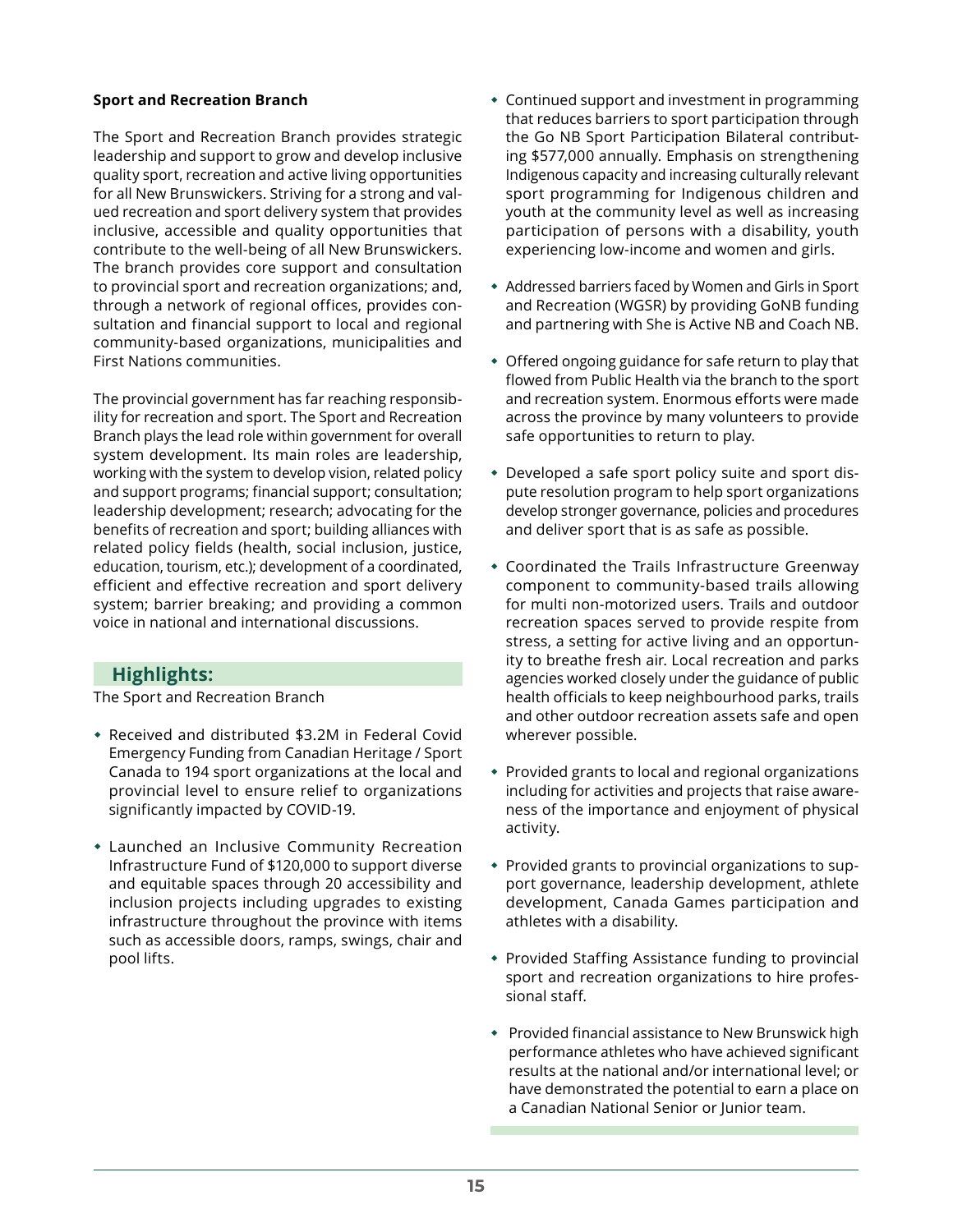### **Key Performance Indicators**

**Key performance indicator name:** Percent of Provincial Sport Organizations with relevant safe sport policies.

**Description:** By April 15, 2022, Provincial Sport Organizations will be expected to have relevant safe sport policies in place as a criterion to receive financial support from the Sport and Recreation Branch. As part of this criterion, Provincial Sport Organizations will be expected to add additional guiding policies related to safe sport.

Base: N/A Target: 100% Actual: 58%

#### **Corporate Services Division**

The Corporate Services Division provides customer focused services to enable and enhance departmental programs, priorities and performance. The division is comprised of 24 employees across three branches: Policy, Planning and Performance Excellence, Human Resources, and Financial and Information Management and Technology Services.

The Policy, Planning and Performance Excellence Branch provides expert advice and oversees programs and processes in the areas of strategy development and priority management, organizational improvement and performance management, policy and legislative development, legislature coordination, Right to Information requests, the department's agencies, boards and commissions (ABCs) administration and corporate website administration.

The Human Resources Branch provides expert advice and oversees programs and processes in all areas of human resources including workforce planning, workplace health, safety and wellness, employee and organizational development; staffing and recruitment; classification; official languages and employee and labour relations.

The Financial and Information Management and Technology Services Branch provides expert advice and oversees programs and processes in the areas of financial management, strategic procurement, information technology and management, records management and office space management.

The division ensures services are provided in compliance with various legislation such as *Right to Information and Protection of Privacy Act*, *Public Purchasing Act Civil Service Act, Public Service Labour Relations Act*, *Financial*  *Administration Act, Employment Standards Act*, *Human Rights Act and Occupational Health and Safety Act* and Government of New Brunswick administrative policies and applicable collective agreements.

## **Highlights:**

The Corporate Services Division:

- Launched a new strategy development model focused on achieving evidence-based results;
- Improved and standardized our performance measurement approach incorporating best-in-class methods;
- Delivered management training to 25 people leaders;
- Developed a comprehensive Employee Recognition program;
- Conducted a remote work program pilot where eight employees transitioned to working from home;
- Supported the development and implementation of COVID-19 operational plans across 15 locations;
- Introduced safety initiatives to reduce workplace injuries;
- Responded to 15 Right to Information requests;
- Reconfigured Tourism Heritage and Culture office space at Marysville Place resulting in the move of the Women's Equality Branch to Marysville Place to better support the Minister and Deputy Minister and reducing government's office space requirements;
- Continued to provide full corporate support during the initial COVID government office shut down. This included completing all financial year-end requirements, supporting the deployment of employees to assist in COVID response and ensuring employees were equipped with the proper tools to continue working from home;
- Supported the implementation of reliable internet and phone services to Mount Carleton Provincial Park;
- \* Supported the Tourism Division with the implementation of the Explore NB Travel Incentive program with expertise advice, support and processes working in partnership with Service New Brunswick; and
- Enhanced the Departments Protection of Privacy program.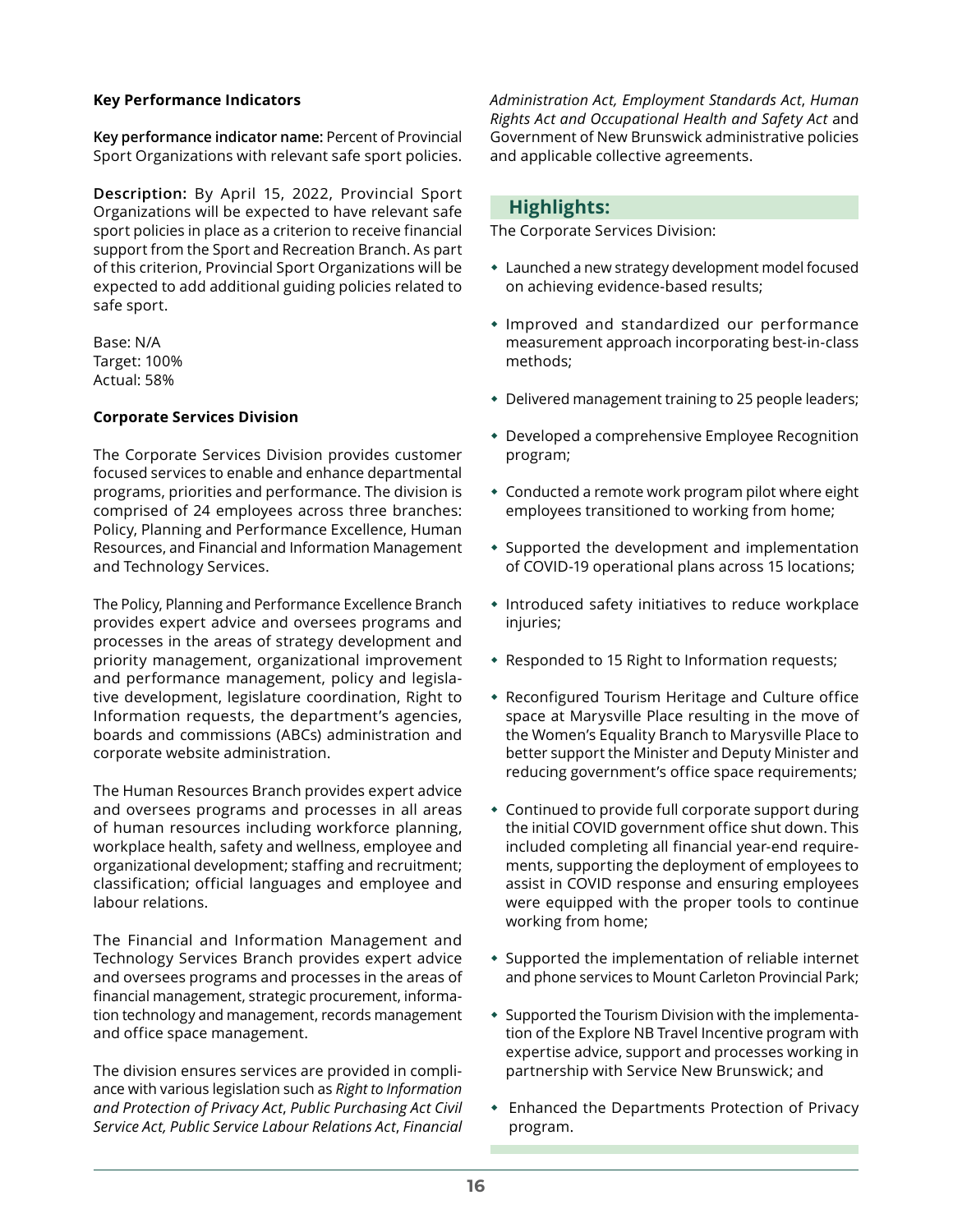### **Key Performance Indicators**

**Key performance indicator name:** Recordable Incident Rate

**Description:** The recordable incident rate is the number of employees (per 100 employees) that has been involved in a work-related incident. Recordable incidents are any incidents that require medical attention or result in loss of time for the employee. Any incident that requires a Worksafe New Brunswick Form 67.

Base: 4.00 Target: 2.55 Actual: 1.23

**Key performance indicator name:** Percent of performance owners "on track" to report and analyze performance results with a dashboard.

**Description:** This measures the percent of performance owners on track to report performance results for the department's executive dashboard. THC improved and standardized the measurement methods resulting in 13 of 14 (i.e. 93%) measures on track to report monthly.

Base: 30% Target: 80% Actual: 93%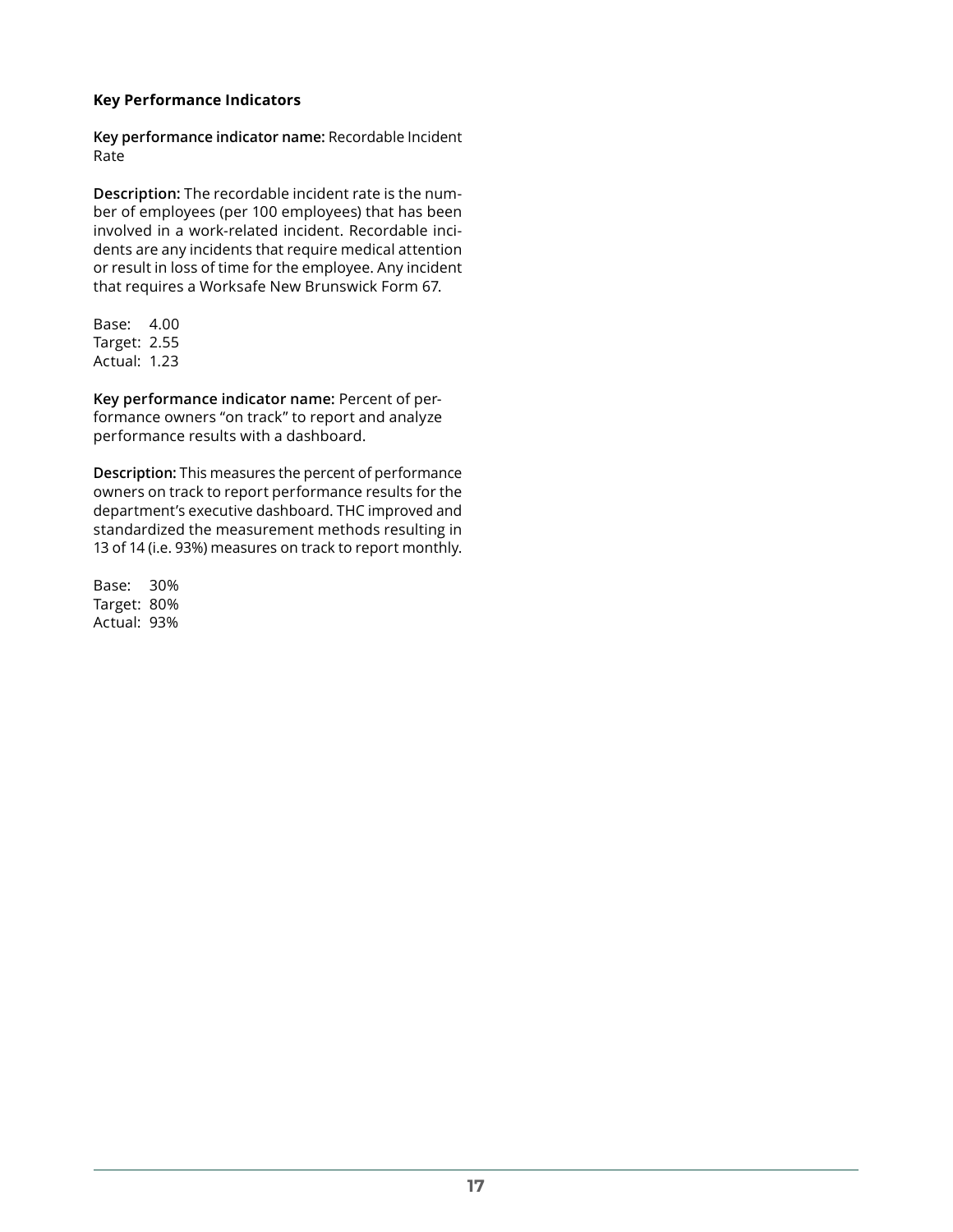## <span id="page-21-0"></span>Financial information

## **TABLE 1: ORDINARY EXPENDITURE STATUS REPORT BY PROGRAM COMPONENT**

Fiscal Year Ending March 31, 2021 (\$ 000's)

| <b>Ordinary Program</b>            | <b>Final</b><br><b>Budget</b> | Actual   | <b>Variance (Under) Over</b> |
|------------------------------------|-------------------------------|----------|------------------------------|
| Administration                     | 2,741.4                       | 2,572.7  | (168.7)                      |
| <b>Sports and Recreation</b>       | 6,584.4                       | 6,438.4  | (146.0)                      |
| Culture                            |                               |          |                              |
| Arts and Cultural Industries       | 10,697.0                      | 10,728.3 | 31.3                         |
| Heritage                           | 8,923.3                       | 8,540.7  | (382.6)                      |
| Archaeological Services            | 713.0                         | 1,018.1  | 305.1                        |
| <b>Tourism and Parks</b>           |                               |          |                              |
| Destination Marketing and Sales    | 10,634.7                      | 11,030.9 | 396.2                        |
| Product Innovation                 | 1,222.2                       | 916.4    | (305.8)                      |
| <b>Parks and Attractions</b>       | 13,231.8                      | 13,104.7 | (127.1)                      |
| <b>Total Ordinary Expenditures</b> | 54,747.8                      | 54,350.2 | (397.6)                      |

## **TABLE 2: SPECIAL PURPOSE ACCOUNTS EXPENDITURE STATUS REPORT BY PROGRAM** Fiscal Year Ending March 31, 2021 (\$ 000's)

|                         | <b>Parlee Beach</b><br><b>Maintenance</b> | Viscount<br><b>Bennett Trust</b><br><b>Fund</b> | <b>Arts Develop't</b><br><b>Trust Fund</b> | <b>Sports</b><br><b>Develop't Trust</b><br><b>Fund</b> | Go NB!  |
|-------------------------|-------------------------------------------|-------------------------------------------------|--------------------------------------------|--------------------------------------------------------|---------|
| <b>Opening Balance</b>  | 319.7                                     | 59.0                                            | 5.9                                        | 5.3                                                    | 245.9   |
| Revenues                |                                           |                                                 |                                            |                                                        |         |
| <b>Budget</b>           | 79.0                                      | 10.0                                            | 1,200.0                                    | 1,000.0                                                | 370.0   |
| Actual                  | 29.4                                      | 4.3                                             | 1,200.1                                    | 1.000.1                                                | 3,566.6 |
| Variance (Under) / Over | (49.6)                                    | (5.7)                                           | 0.1                                        | 0.1                                                    | 3,196.6 |
| <b>Expenses</b>         |                                           |                                                 |                                            |                                                        |         |
| <b>Budget</b>           | 60                                        | 10.0                                            | 1,200.0                                    | 1,000.0                                                | 370.0   |
| Actual                  | $\overline{\phantom{a}}$                  | $\qquad \qquad \blacksquare$                    | 1,200.0                                    | 970.5                                                  | 3,603.4 |
| Variance (Under) / Over | (60.0)                                    | (10.0)                                          | $\overline{\phantom{a}}$                   | (29.5)                                                 | 3,233.4 |
| <b>Closing Balance</b>  | 349.1                                     | 63.3                                            | 6.0                                        | 34.9                                                   | 209.1   |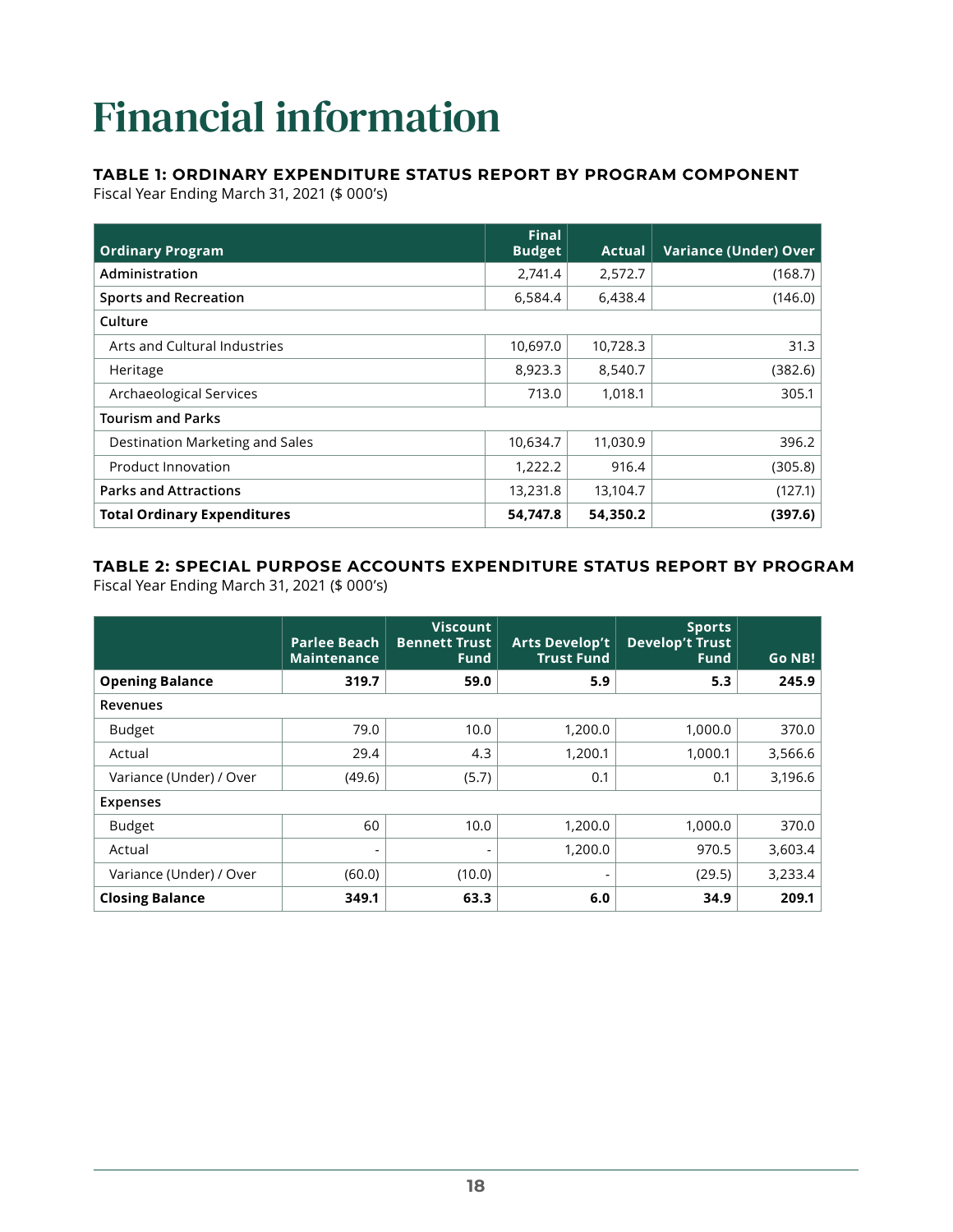## **TABLE 3: SPECIAL OPERATING AGENCY EXPENDITURE STATUS REPORT BY PROGRAM**

Fiscal Year Ending March 31, 2021 (\$ 000's)

|                         | <b>Budget</b> | <b>Actual</b> | <b>Variance (Under) Over</b> |
|-------------------------|---------------|---------------|------------------------------|
| <b>Opening Balance</b>  | 1,418.2       | 1,418.2       | $\sim$                       |
| Revenues                |               |               |                              |
| Mactaquac Golf Course   | 950.0         | 802.2         | (147.8)                      |
| <b>Hopewell Rocks</b>   | 4,613.0       | 723.6         | (3,889.4)                    |
| Sugarloaf Lodge         | 192.0         | 161.7         | (30.3)                       |
| Parlee Beach Campground | 385.0         | 244.2         | (140.8)                      |
| <b>Expenses</b>         |               |               |                              |
| Mactaquac Golf Course   | 900.0         | 868.8         | (31.2)                       |
| <b>Hopewell Rocks</b>   | 4,513.0       | 1,181.8       | (3, 331.2)                   |
| Sugarloaf Lodge         | 186.0         | 196.5         | 10.5                         |
| Parlee Beach Campground | 312.0         | 242.8         | (69.2)                       |
| <b>Closing Balance</b>  | 1,647.2       | 860.0         | (787.2)                      |

## **TABLE 4: CAPITAL EXPENDITURE STATUS REPORT**

Fiscal Year Ending March 31, 2021 (\$ 000's)

|                | <b>Budget</b> | Actual  | Variance (Under) Over |
|----------------|---------------|---------|-----------------------|
| <b>Capital</b> | 10.120.0      | 9,561.1 | (558.9)               |

## **TABLE 5: ORDINARY REVENUE STATUS REPORT BY SOURCE**

Fiscal Year Ending March 31, 2021 (\$ 000's)

|                                | <b>Budget</b> | Actual  | Variance (Under) Over |
|--------------------------------|---------------|---------|-----------------------|
| Return on Investment           | 1.0           | 2.2     | 1.2                   |
| Sale of Good and Services      | 3,535.0       | 2,541.0 | (994.0)               |
| <b>Conditional Grants</b>      | 0.0           | 1.927.5 | 1,927.5               |
| Miscellaneous                  | 4.0           | 451.2   | 447.2                 |
| <b>Total Ordinary Revenues</b> | 3,540.0       | 4,921.9 | 1,381.9               |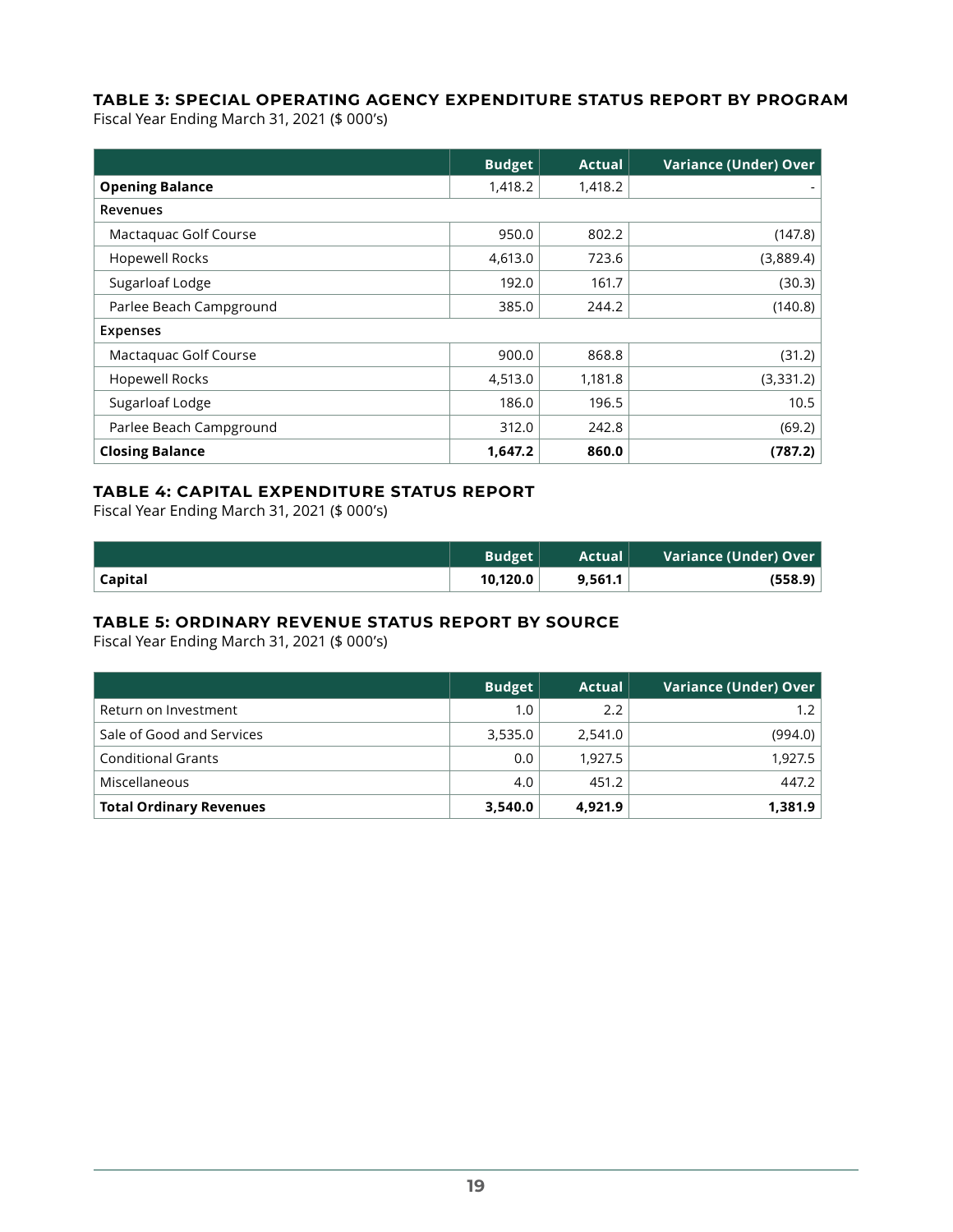## <span id="page-23-0"></span>Summary of staffing activities

Pursuant to section 4 of the *Civil Service Act*, the Secretary to Treasury Board delegates staffing to each Deputy Head for his or her respective department(s). Please find below a summary of the staffing activity for 2020-2021 for Tourism, Heritage and Culture.

| Number of permanent and temporary employees as of Dec. 31 of each year |      |      |  |
|------------------------------------------------------------------------|------|------|--|
| <b>Employee type</b>                                                   | 2020 | 2019 |  |
| Permanent                                                              | 163  | 164  |  |
| Temporary                                                              | 79   | 78   |  |
| <b>TOTAL</b>                                                           | 242  | 242  |  |

The department advertised 24 competitions, including 18 open (public) competitions and six closed (internal) competitions.

Pursuant to section 15 and 16 of the *Civil Service Act*, the department made the following appointments using processes to establish merit other than the competitive process:

| <b>Appointment type</b>                                 | <b>Appointment description</b>                                                                                                                                                                          | <b>Section of the</b><br><b>Civil Service Act</b> | <b>Number</b> |
|---------------------------------------------------------|---------------------------------------------------------------------------------------------------------------------------------------------------------------------------------------------------------|---------------------------------------------------|---------------|
| Specialized<br>Professional,<br>Scientific or Technical | An appointment may be made without competition when a<br>position requires:<br>- a high degree of expertise and training<br>- a high degree of technical skill<br>- recognized experts in their field   | 15(1)                                             | 0             |
| Equal Employment<br><b>Opportunity Program</b>          | Provides Aboriginal persons, persons with disabilities and<br>members of a visible minority group with equal access to<br>employment, training and advancement opportunities.                           | 16(1)(a)                                          | 2             |
| Department Talent<br>Management<br>Program              | Permanent employees identified in corporate and<br>departmental talent pools, who meet the four-point criteria for<br>assessing talent, namely performance, readiness, willingness<br>and criticalness. | 16(1)(b)                                          | 0             |
| Lateral transfer                                        | The GNB transfer process facilitates the transfer of employees<br>from within Part 1, 2 (school boards) and 3 (hospital<br>corporations) of the Public Service.                                         | $16(1)$ or $16(1)(c)$                             | 0             |
| Regular appointment<br>of casual/temporary              | An individual hired on a casual or temporary basis under<br>section 17 may be appointed without competition to a regular<br>properly classified position within the Civil Service.                      | 16(1)(d)(i)                                       | 0             |
| Regular appointment<br>of students/<br>apprentices      | Summer students, university or community college co-op<br>students or apprentices may be appointed without competition<br>to an entry level position within the Civil Service.                          | 16(1)(d)(ii)                                      | $\Omega$      |

Pursuant to section 33 of the *Civil Service Act*, no complaints alleging favoritism were made to the Deputy Head of Tourism, Heritage and Culture and no complaints were submitted to the Ombud.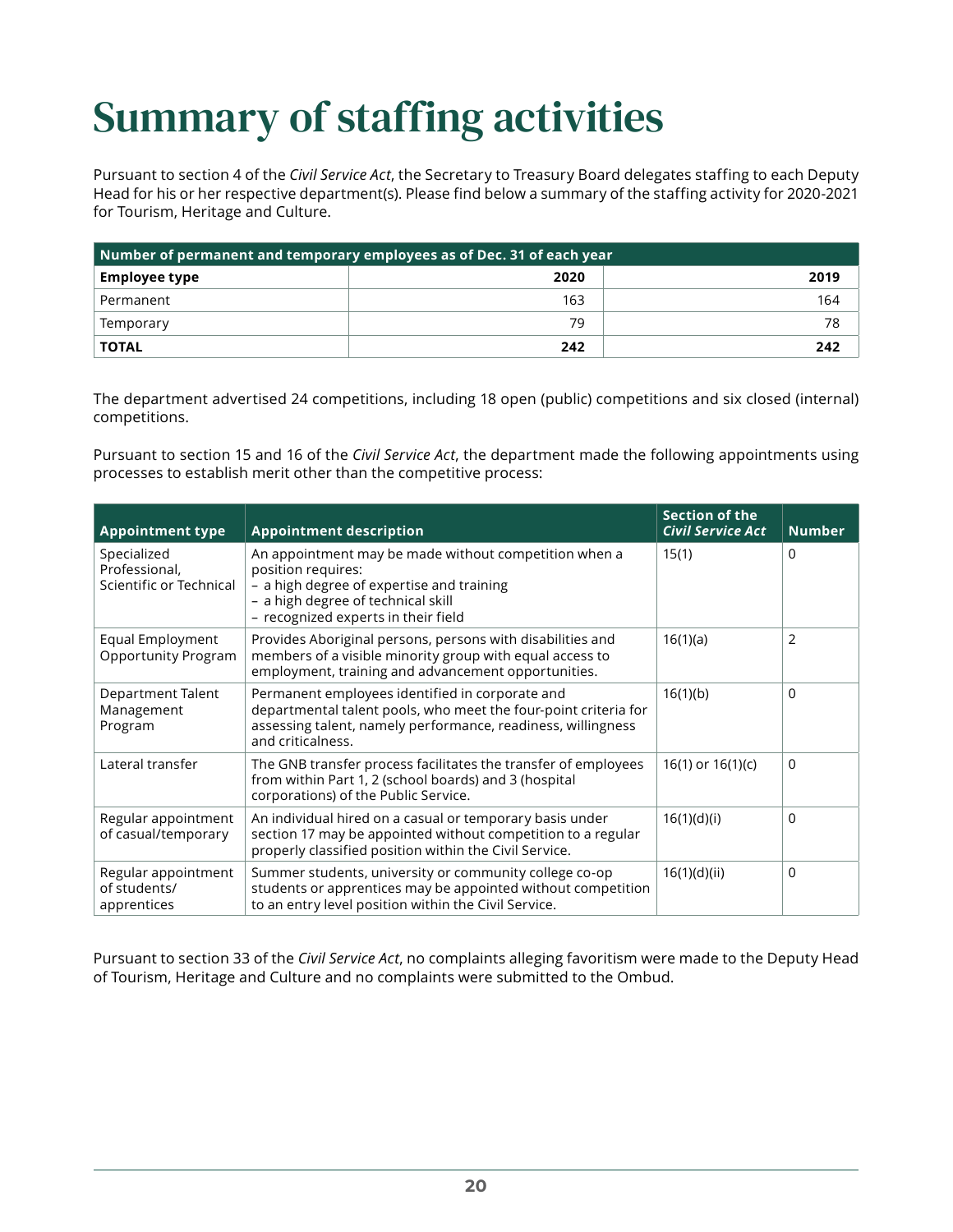## <span id="page-24-0"></span>Summary of legislation and legislative activities

| Name of legislation   | <b>Effective</b><br>date | <b>Summary of changes</b>                                                                                                                                    |
|-----------------------|--------------------------|--------------------------------------------------------------------------------------------------------------------------------------------------------------|
| <b>Gaming Control</b> | May 19, 2020             | Increased support for the Arts Development Trust Fund to \$1.2<br>million and increased support for the Sport development Trust<br>Fund to \$1 million.      |
| Combat Sport          | June 23, 2020            | Added Brazilian Jiu-Jitsu to the list of prescribed combat sports<br>and made changes to align events with current industry standards<br>and best practices. |

The acts for which the Department was responsible in 2020-2021 may be found at: [http://laws.gnb.ca/en/](http://laws.gnb.ca/en/deplinks?subjectnumber=16) [deplinks?subjectnumber=16](http://laws.gnb.ca/en/deplinks?subjectnumber=16)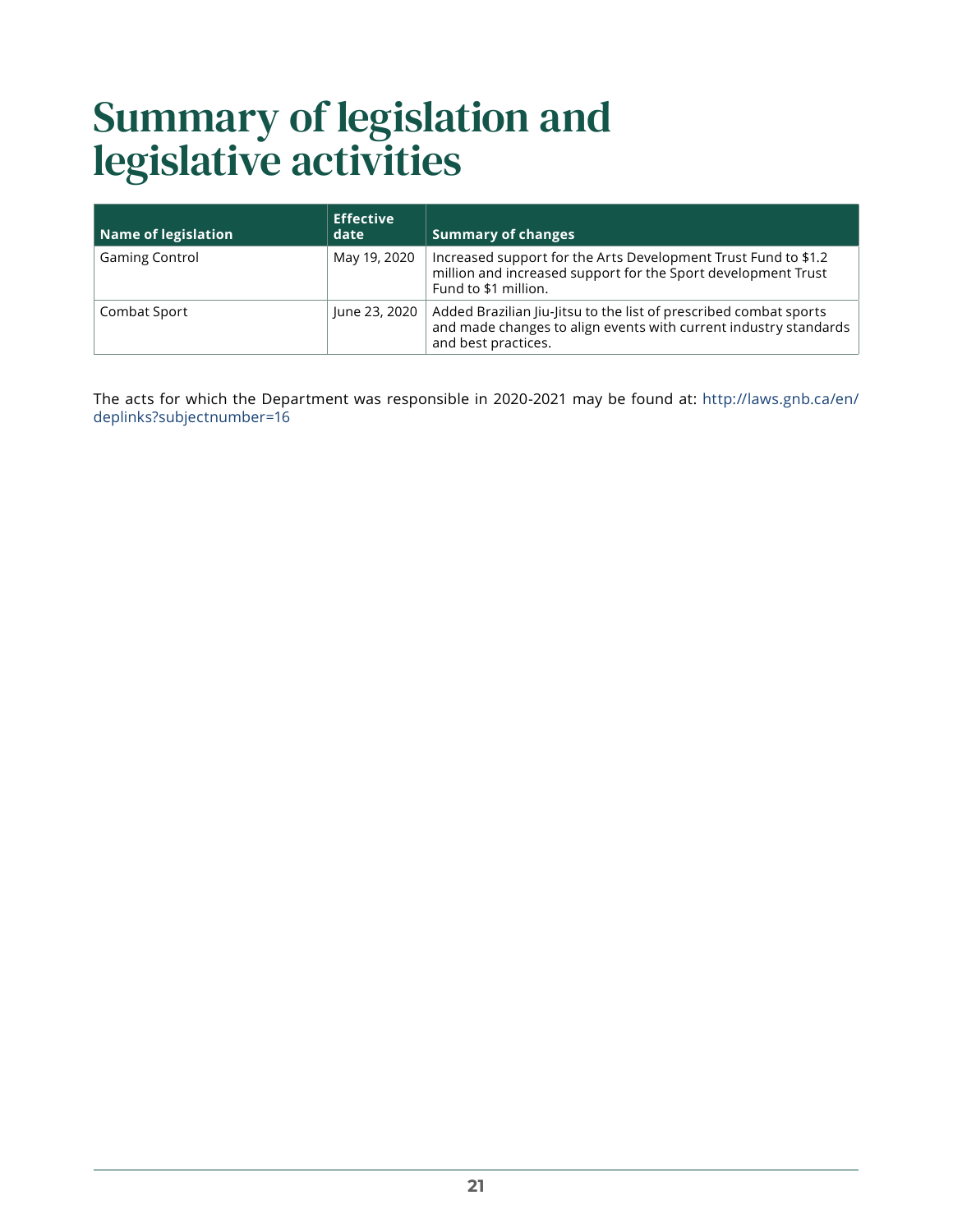## <span id="page-25-0"></span>Summary of Official Languages activities

## **INTRODUCTION**

The Department of Tourism, Heritage and Culture has continued to work on its Official Languages action plan which supports the *[Plan on Official Languages – Official Bilingualism: A Fundamental Value](http://www2.gnb.ca/content/dam/gnb/Departments/iga-aig/pdf/PlanonOfficialLanguagesOfficialBilingualismAFundamentalValue.pdf)*. The following outlines the actions taken during 2020-2021 in each of the four areas of focus.

## **FOCUS 1 – LANGUAGE OF SERVICE**

All employees are reminded of their responsibility to provide an active offer of service (by telephone, in person, through signage, by correspondence and by electronic services) to the public in both Official Languages at all times.

The department conducts random audits to verify that the active offer of service is being made in both official languages by telephone, in person, through signage, through correspondence and through all electronic services.

Ongoing consultation and discussions took place between human resources and managers to review the meet linguistic profile requirements and updates were made throughout the year.

The department continues to support second language training for employees to ensure the capability to offer quality services in both Official Languages throughout the province. Ten employees were approved and participated virtually in second-language training in 2020-2021.

### **FOCUS 2 – LANGUAGE OF WORK**

The department continues to provide a form to all new employees requesting information about their preferred language of work which is contained in the Human Resources Information System (HRIS) and in the employee file.

The performance reviews are offered and conducted in the employee's Official Language of work, and managers review the Language of Work and Language of Service policies with their employees to ensure they understand their right to work in their language of choice as well as their obligation to provide an active offer and service in both Official Languages.

The department encourages the use of both Official Languages for small and large meetings and large meetings were held in a manner that encouraged the use of both Official Languages and / or simultaneous translation services were provided.

## **FOCUS 3 - DEVELOPMENT OF THE TWO OFFICIAL LINGUISTIC COMMUNITIES**

The department considers the potential impact of all its policies and programs on both linguistic communities when Memorandums to Executive Council and briefs are submitted to the Executive Council Office.

### **FOCUS 4 - KNOWLEDGE OF THE ACT AND OTHER OBLIGATIONS**

The department sends annual email reminders to all employees of their responsibility to provide an active offer of service in both Official Languages at all times.

The department monitors employee compliance with the *Official Languages Act* and the Language of Service policy.

### **CONCLUSION**

The department understands its obligations under the *Official Languages Act* and related policies and strives to provide quality services to clients in both Official Languages.

The Department of Tourism, Heritage and Culture had three Official Languages complaints for the 2020-2021 fiscal year (one in Mount Carleton Provincial Park and two at New River Beach Provincial Park) which were resolved through the resolution process.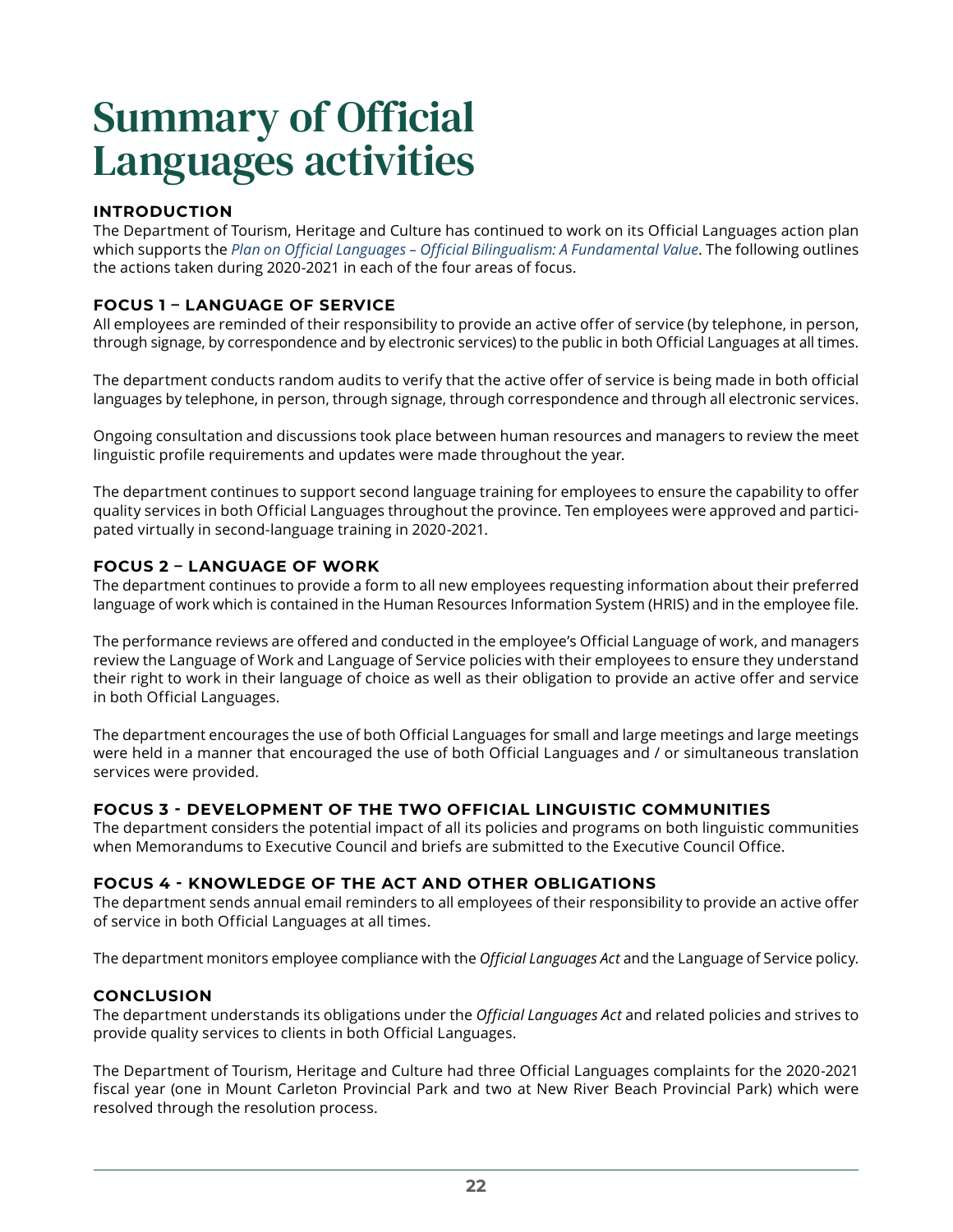## <span id="page-26-0"></span>Summary of recommendations from the Office of the Auditor General

### **NEW: SECTION 1 – INCLUDES THE CURRENT REPORTING YEAR AND THE PREVIOUS YEAR.**

|                                                          | $\parallel$ Recommendations |
|----------------------------------------------------------|-----------------------------|
| Name and year of audit area with link to online document | Total <sub>1</sub>          |
|                                                          |                             |

| Implemented Recommendations | <b>Actions Taken</b> |
|-----------------------------|----------------------|
|                             |                      |

| Recommendations not implemented | $\mid$ Considerations |
|---------------------------------|-----------------------|
|                                 |                       |

\*Note the addition of the recommendations not implemented table is discretionary.

### **SECTION 2– INCLUDES THE REPORTING PERIODS FOR YEARS THREE, FOUR AND FIVE.**

|                                                          | $\mid$ Recommendations $\mid$ |                     |
|----------------------------------------------------------|-------------------------------|---------------------|
| Name and year of audit area with link to online document | <b>Total</b>                  | $\vert$ Implemented |
|                                                          |                               |                     |